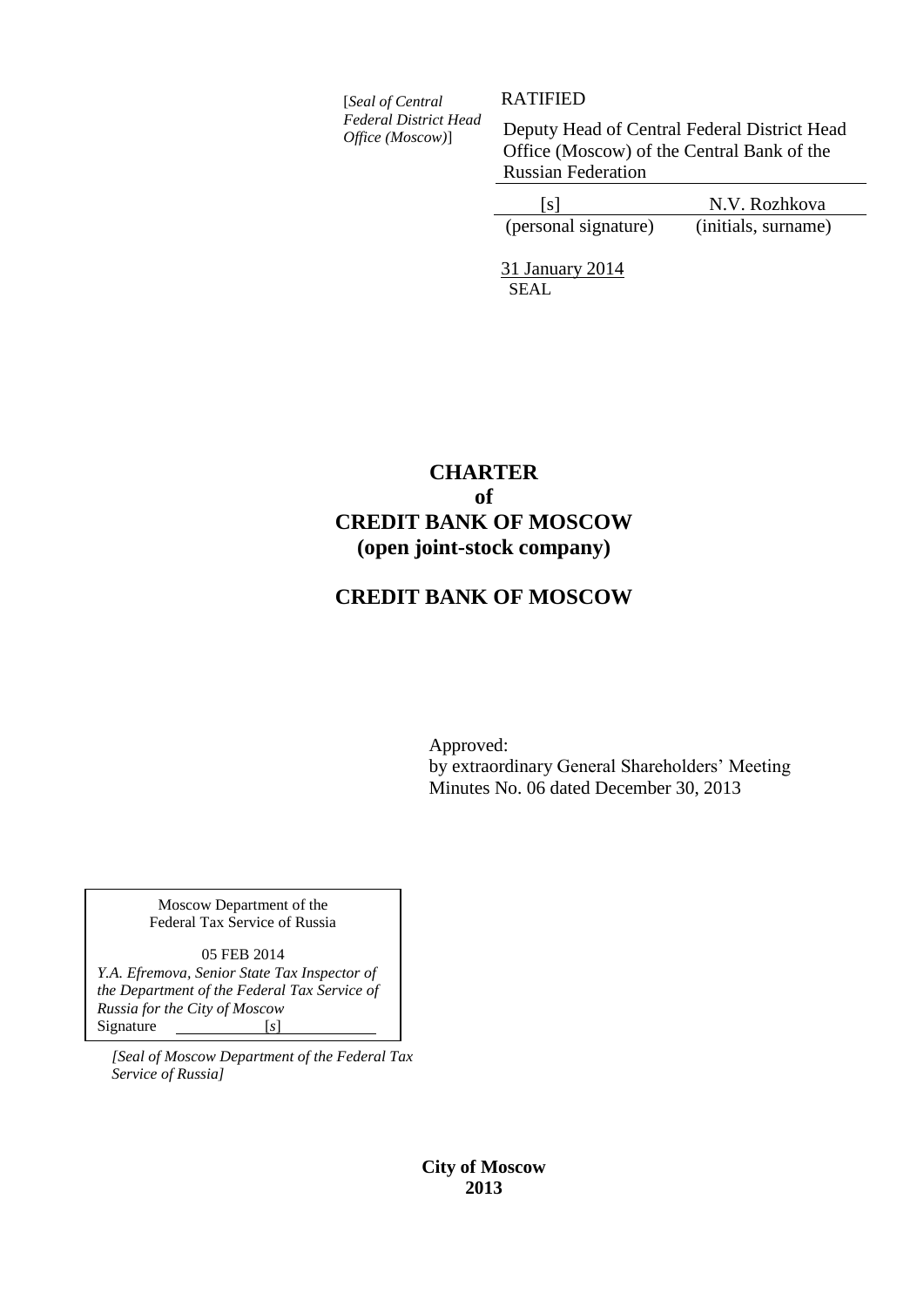# Contents

| Article 9. THE BANK'S SHAREHOLDER REGISTER. THE BANK'S SHAREHOLDERS |  |
|---------------------------------------------------------------------|--|
|                                                                     |  |
|                                                                     |  |
|                                                                     |  |
|                                                                     |  |
|                                                                     |  |
|                                                                     |  |
|                                                                     |  |
| Article 13. CONTROL OVER FINANCIAL AND BUSINESS ACTIVITIES OF 25    |  |
|                                                                     |  |
|                                                                     |  |
|                                                                     |  |
|                                                                     |  |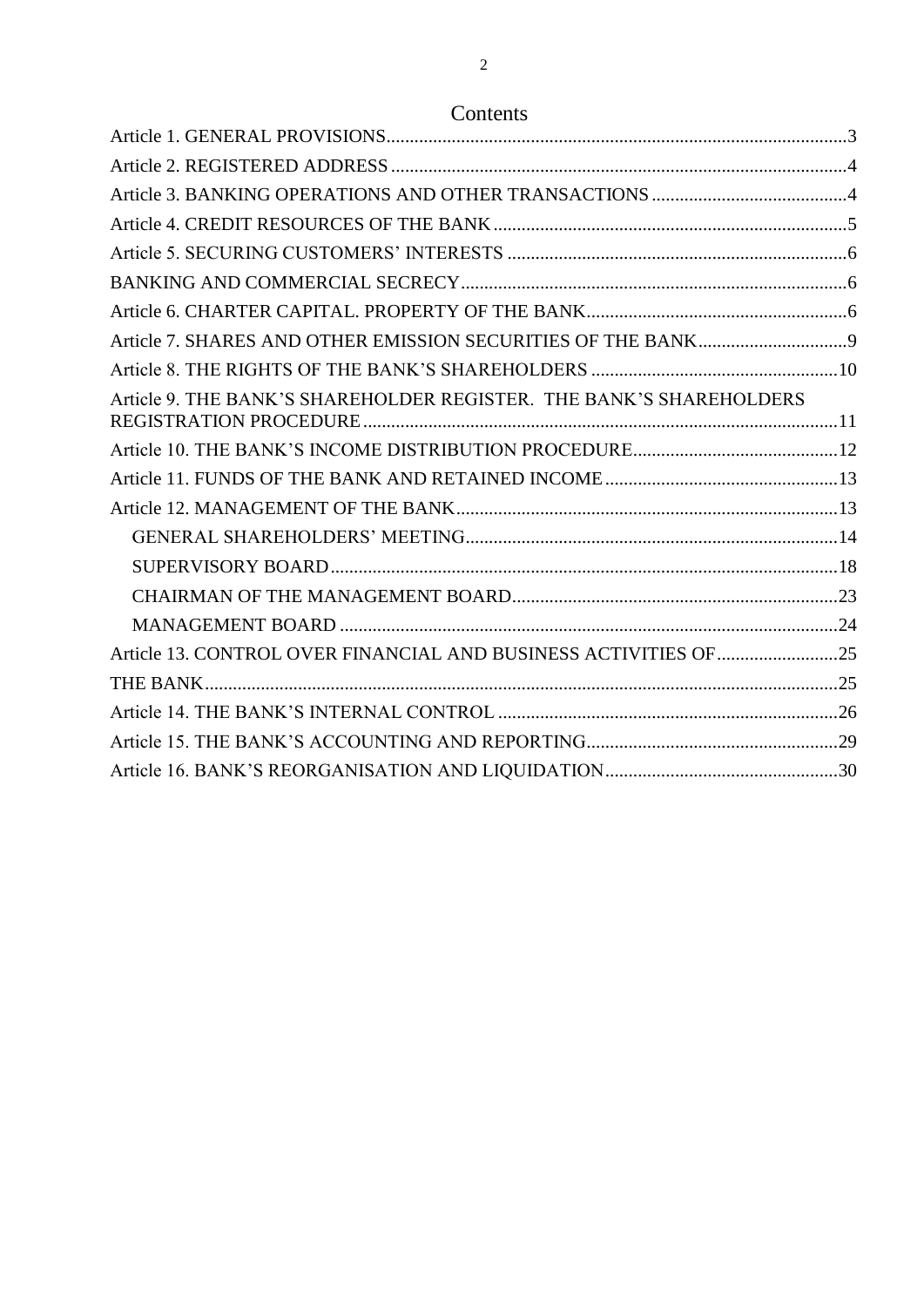#### **Article 1. GENERAL PROVISIONS**

1.1. CREDIT BANK OF MOSCOW (open joint-stock company) CREDIT BANK OF MOSCOW, hereinafter referred to as "the Bank", is a credit organisation.

The Bank was created by resolution of the founders' meeting dated June 23, 1992 (minutes No. 3) under the name of Commercial Bank "Credit Bank of Moscow".

By resolution of the Shareholders' Meeting dated April 02, 1993 (minutes No. 10), the Bank was renamed Joint-Stock Commercial Bank "Credit Bank of Moscow".

By resolution of the General Shareholders' Meeting dated September 15, 1994 and January 25, 1995 (minutes No. 1/15 and No. 2), the Bank was reorganised by way of transformation into a limited liability company under the name of Commercial Bank "Credit Bank of Moscow" (Limited Liability Company) that succeeded thereto in respect of all liabilities owed to all of its creditors and by all of its debtors, including any contested liabilities.

By resolution of the General Members' Meeting dated August 27, 1998 (minutes No. 11), its full name was restyled as COMMERCIAL BANK "CREDIT BANK OF MOSCOW" (Limited Liability Company) and a short name, CB "CREDIT BANK OF MOSCOW" LLC, was defined.

By resolution of the General Meeting dated April 20, 1999 (minutes No. 6), the Bank was reorganised by way of transformation into an open joint-stock company under the name of CREDIT BANK OF MOSCOW (open joint-stock company) CREDIT BANK OF MOSCOW that has succeeded thereto in respect of all liabilities owed to all of its creditors and by all of its debtors, including any contested liabilities.

1.2. This version of the Charter of the Bank is made in compliance with the Civil Code of the Russian Federation, the Federal Law "On Banks and Banking", the Federal Law "On Joint-Stock Companies" and the Bank of Russia's regulations all as currently in effect and was approved by an extraordinary General Shareholders' Meeting (minutes No. 06 dated December 30, 2013).

1.3. The Bank's Russian full brand name is «МОСКОВСКИЙ КРЕДИТНЫЙ БАНК» (открытое акционерное общество).

1.4. The Bank's Russian short brand name is ОАО "МОСКОВСКИЙ КРЕДИТНЫЙ БАНК".

1.5. The Bank's English full brand name is CREDIT BANK OF MOSCOW (open jointstock company).

1.6. The Bank's English short brand name is CREDIT BANK OF MOSCOW.

1.7. The Bank shall have an exclusive right to use its brand name.

1.8. The Bank shall have a round seal quoting the Bank's Russian full brand name, the Bank's registered address and details of the Bank's registration by the Central Bank of the Russian Federation and in the Register of Seals of the Moscow Registration Chamber, stamps and letterheads with its full brand name, its own logo, its registered trade mark and other means of visual identification necessary for the Bank's operations.

1.9. The Bank forms part of the integral banking system of the Russian Federation and its activities are governed by the legislation of the Russian Federation, regulations of the Bank of Russia, and this Charter.

1.10. The Bank is a legal entity and has its own separate property on its independent balance sheet.

The Bank is deemed incorporated upon its state registration under federal laws.

1.11. The Bank may, on its own behalf, acquire and exercise any property or personal nonproperty rights, assume obligations, sue and be sued.

1.12. The Bank's shareholders may be legal entities and / or individuals.

1.13. The Bank's shareholders shall not be liable for any obligations of the Bank and shall bear the risk of losses related to its activities within the value of their shares. Any shareholders who have not fully paid for their shares shall bear joint responsibility for the Bank's obligations within the unpaid value of their shares.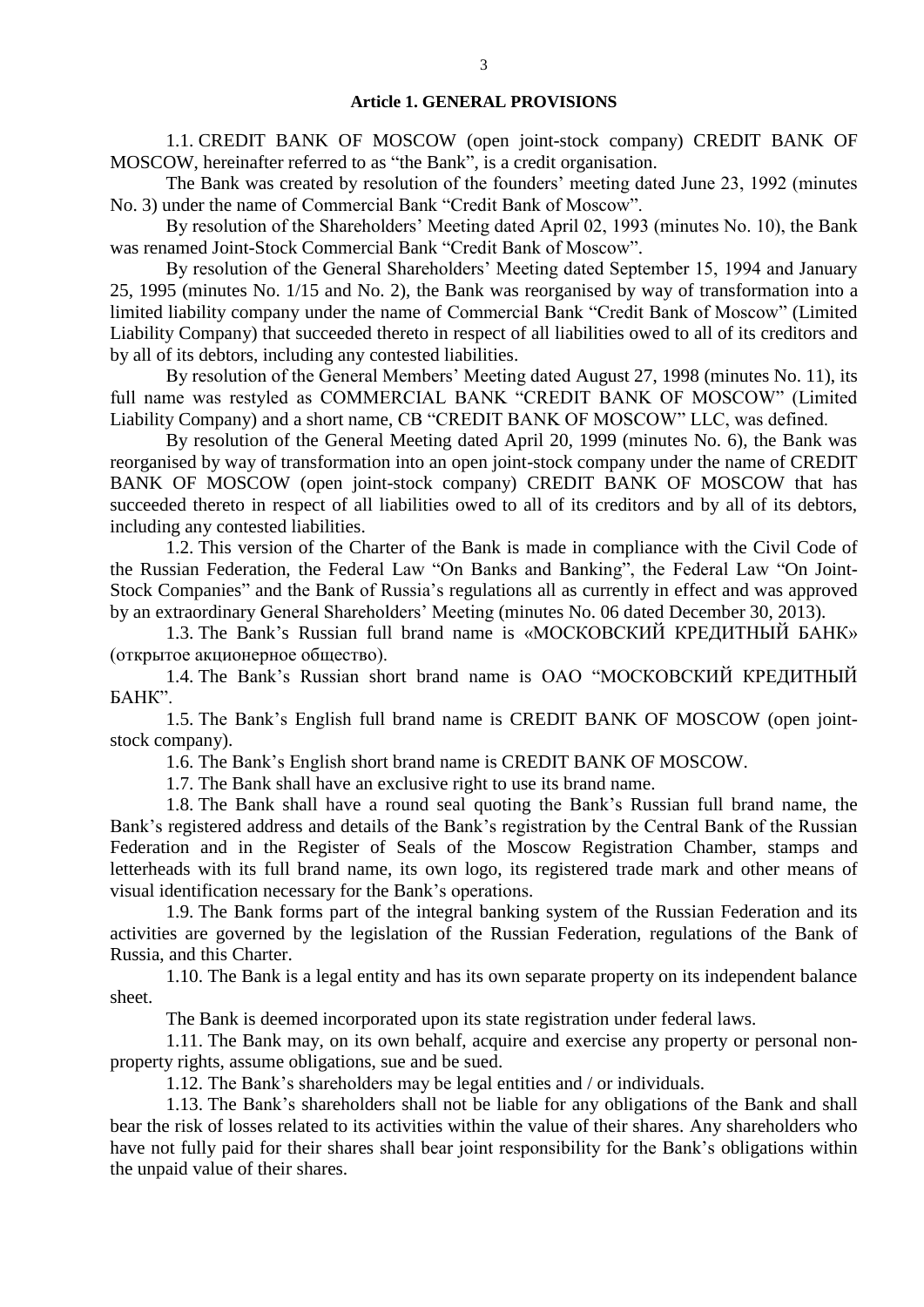The Bank shall not be liable for any obligations of its shareholders. The Bank shall not be liable for any obligations of the state. The state shall not be liable for any obligations of the Bank, unless the state has assumed any such obligations.

The Bank shall not be liable for any obligations of the Bank of Russia. The Bank of Russia shall not be liable for any obligations of the Bank, unless the Bank of Russia has assumed any such obligations.

No legislative, executive or local authorities may interfere with the Bank's activities except as stipulated by federal laws.

Any shareholders may dispose of their shares without consent of any other shareholders or the Bank.

1.14. The Bank may participate independently or jointly with any other legal entities or individuals in any other commercial or non-commercial organisations and their associations, bank groups and bank holding companies in and outside the Russian Federation under the current laws of the Russian Federation and the respective foreign country.

1.15. The Bank may set up subsidiaries and representative offices in and outside the Russian Federation under the laws of the Russian Federation or foreign countries where its subsidiaries and representative offices are located.

The Bank may grant its subsidiaries and representative offices any rights provided for by this Charter without conferring them the rights of a legal entity.

1.16. The Bank is formed for an indefinite term of operation and shall carry out its activity under licenses issued by the Bank of Russia.

1.17. In implementation of the governmental social, economic and tax policies, the Bank shall ensure safe keeping, proper maintenance, long retention and usage (i.e. issuing certificates as requested by legal entities or individuals) of the Bank's staff-related documents. The Bank's staffrelated documents shall be transferred to the state custody as set forth by the Federal Archive Agency.

The scope and retention terms of the Bank's documents shall be determined as stipulated by the Federal Law "On Joint-Stock Companies", other federal laws and regulations of the Bank of Russia, as well as by the Schedules approved by the Federal Archive Agency.

The Bank's documents may only be destroyed upon verification of their normative retention term expiry by the Expert Committee and subject to duly made, cleared and approved certificates authorising destruction of documents not liable to permanent retention.

1.18. Any amendments to the Charter of the Bank made by resolution of the General Shareholders' Meeting or the Supervisory Board in accordance with the competence of the aforesaid bodies shall be registered by the relevant state authority under a resolution of the Central Bank of the Russian Federation.

1.19. Any amendments to the Charter of the Bank or any new version of the Charter shall be valid for the third persons upon their state registration.

### **Article 2. REGISTERED ADDRESS**

2.1. The Bank's registered address is 2 (bldg. 1), Lukov pereulok, Moscow, 107045.

# **Article 3. BANKING OPERATIONS AND OTHER TRANSACTIONS**

3.1. The Bank shall open a correspondent account with the Central Bank of the Russian Federation to perform transactions and to deposit monies. The Bank may open correspondent accounts with any other banks.

3.2. The Bank may perform the following banking operations:

3.2.1. To attract monies of legal entities and individuals in deposits (demand and time);

3.2.2. To allocate any attracted monies mentioned in sub-clause 3.2.1. hereof on its behalf and for its own account;

3.2.3. To open and maintain accounts of legal entities and individuals;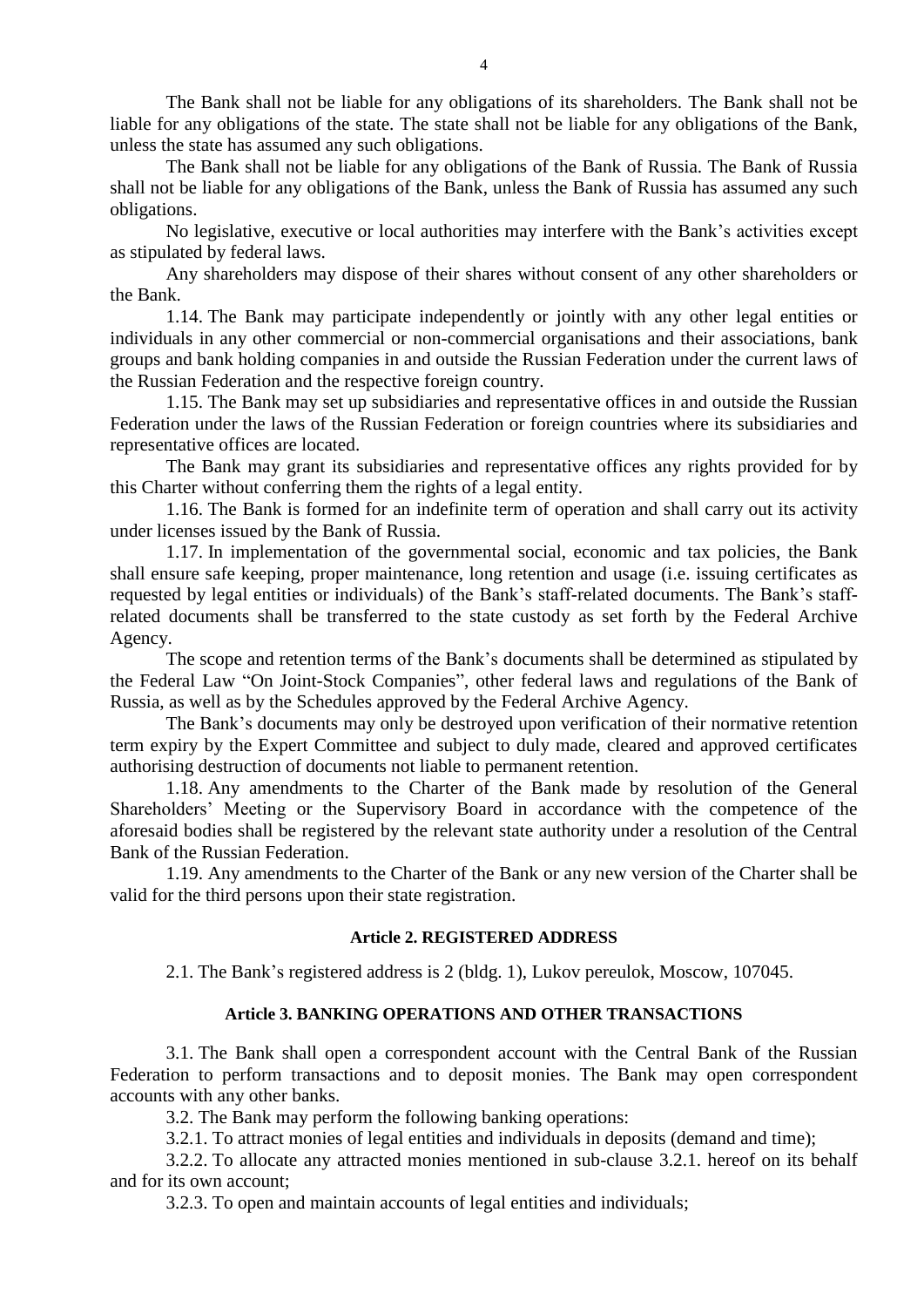3.2.4. To make money transfers on instructions of individuals and legal entities, including correspondent banks, through their accounts.

3.2.5. To collect money, bills, payment and settlement instruments and to render cashier services to individuals and legal entities;

3.2.6. To purchase and sell foreign currency in cash and on a clearing basis;

3.2.7. To attract in deposits and allocate precious metals;

3.2.8. To issue bank guarantees;

3.2.9. To make non-account money (including electronic money) transfers (except postal money orders);

3.3. In addition to the banking operations set out in clause 3.2 hereof, the Bank may make the following transactions:

3.3.1. To issue sureties for payment claims against any third parties;

3.3.2. To acquire payment claims against any third parties;

3.3.3. To carry out trust management of monies and any other property under contracts with individuals or legal entities;

3.3.4. To deal with precious metals and gems in compliance with the legislation of the Russian Federation;

3.3.5. To lease special premises or vaults therein to individuals and legal entities for storage of documents and valuables;

3.3.6. To make leasing transactions;

3.3.7. To render consulting and information services.

3.4. The Bank may make any other transactions under the laws of the Russian Federation.

All the banking operations and transactions listed in clauses 3.2 and 3.3 hereof shall be made in roubles and, subject to a relevant license issued by the Bank of Russia, in foreign currency. Rules for banking operations, including rules for their material and technical support, are established by the Bank of Russia under federal laws.

3.5. Under the banking license of the Bank of Russia, the Bank may issue, sell, purchase, register, deposit and perform any other transactions with securities having the effect of payment instruments, securities evidencing attraction of monies into deposits and bank accounts, and any other securities dealing in which does not require a special license under the federal legislation, and carry out trust management of such securities under contracts with individuals and legal entities.

The Bank may perform professional activities in the stock market under federal laws.

3.6. The Bank may not carry out any industrial, trading or insurance activities.

3.7. The Bank may, subject to a special bidding contract, fulfil certain assignments of the Government of the Russian Federation, the executive authorities of the federates of the Russian Federation and local authorities; to operate with funds of the federal budget, the budgets of the federates of the Russian Federation and local budgets and to make settlements with them; to procure targeted application of budget funds allotted in implementation of federal and regional programs.

# **Article 4. CREDIT RESOURCES OF THE BANK**

4.1. The Bank's credit resources shall be formed by:

– the Bank's equity (except the value of any acquired fixed assets, any investments in equity or securities of any other banks or organisations, and any immobilized assets);

– funds of legal entities on their accounts with the Bank, including any funds attracted in the form of deposits;

– private time and demand deposits;

– borrowings from other banks;

– other borrowed funds.

4.2. The Bank's income retained during a fiscal year may be used as a credit resource.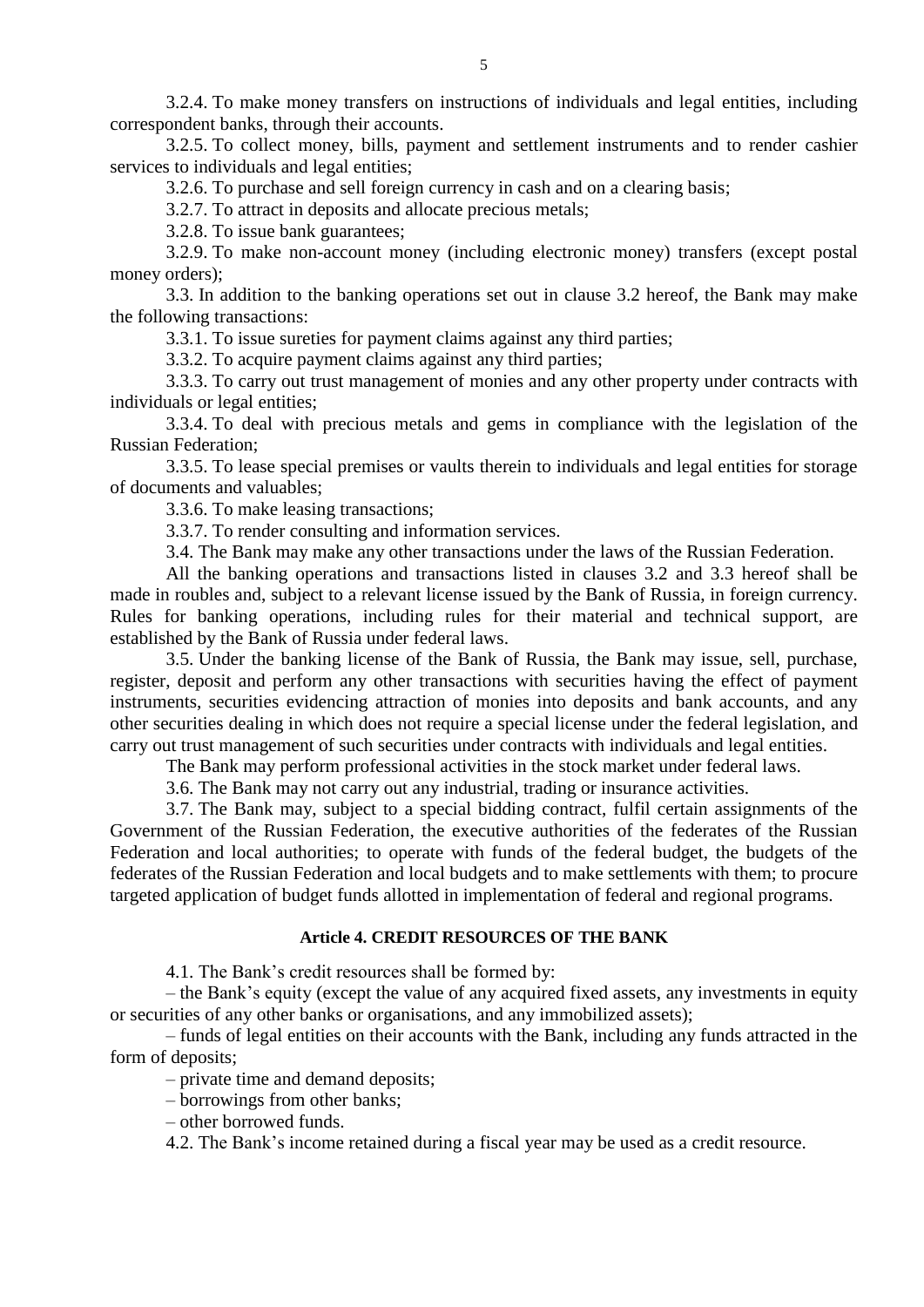### **Article 5. SECURING CUSTOMERS' INTERESTS BANKING AND COMMERCIAL SECRECY**

5.1. The Bank shall keep secure any money or other valuables entrusted to it by its customers and correspondents. Security of any such money and other valuables shall be guaranteed by all the movable and immovable property of the Bank, its monetary funds and provisions (including securities devaluation provisions) formed under the current legislation of the Russian Federation in a manner of provisioning stipulated by the Bank of Russia, and by the Bank's participation in the deposit insurance system as provided for by the current legislation of the Russian Federation and regulations of the Bank of Russia. The Bank shall take any other measures for maintaining its financial stability and liquidity as required by the Bank of Russia.

5.2. The Bank shall always be in a position to timely and fully meet its obligations by maintaining the structure of its balance sheet in conformity with the mandatory ratios established by the Bank of Russia.

5.3. The Bank shall deposit, pursuant to the current legislation of the Russian Federation and as required by the Bank of Russia, a part of the borrowed funds to the obligatory reserves with the Bank of Russia and form loss provisions in compliance with rules and ratios of the Bank of Russia.

5.4. Money and other valuables of legal entities and individuals on their accounts and deposits or in custody with the Bank may be subject to an attachment or execution only as stipulated by federal laws.

5.5. The Bank shall guarantee secrecy of any transactions, accounts and deposits of its customers and correspondents.

All officers and employees of the Bank must keep secrecy of the transactions, accounts and deposits of the Bank's customers and correspondents, unless otherwise required by federal laws.

5.6. Statements of transactions and accounts of legal entities, private entrepreneurs and individuals shall be issued by the Bank in such manner and within such time as set out by the effective legislation of the Russian Federation. The Bank and its employees shall be liable for any disclosure of banking secrets, including by way of indemnity, as set forth by federal laws.

5.7. Transactions of legal entities, individual entrepreneurs and physical persons shall be reported by the Bank to the financial intelligence unit when, as and to the extent required by the Federal Law "On Anti-Money Laundering and Combating Financing of Terrorism".

5.8. The list of information treated as commercial secret of the Bank shall be determined by the Management Board as required by the effective legislation of the Russian Federation.

5.9. Any information created, acquired and accumulated in the course of the Bank's activities, as well as any other information kept in the Bank on paper, magnetic and any other carriers and classified by the Management Board as a commercial secret may not be sold, transferred, copied, reproduced, exchanged or otherwise disseminated or replicated without the consent of the Management Board or officers authorised by the Management Board.

The Bank's commercial secrecy policy and liability for violation thereof shall be determined by the Management Board.

#### **Article 6. CHARTER CAPITAL. PROPERTY OF THE BANK**

6.1. The Bank's charter capital shall be formed in the amount of 14,467,761,735 (Fourteen million four hundred sixty seven million seven hundred sixty one thousand seven hundred thirty five) roubles and divided into 14,467,761,735 (Fourteen million four hundred sixty seven million seven hundred sixty one thousand seven hundred thirty five) ordinary registered shares with a par value of 1 (One) rouble each.

The Bank's charter capital is constituted by the par value of the Bank's shares acquired by shareholders. The Bank's charter capital represents the minimum of the Bank's property to which its creditors have recourse.

6.2. The following may not be used to form the Bank's charter capital: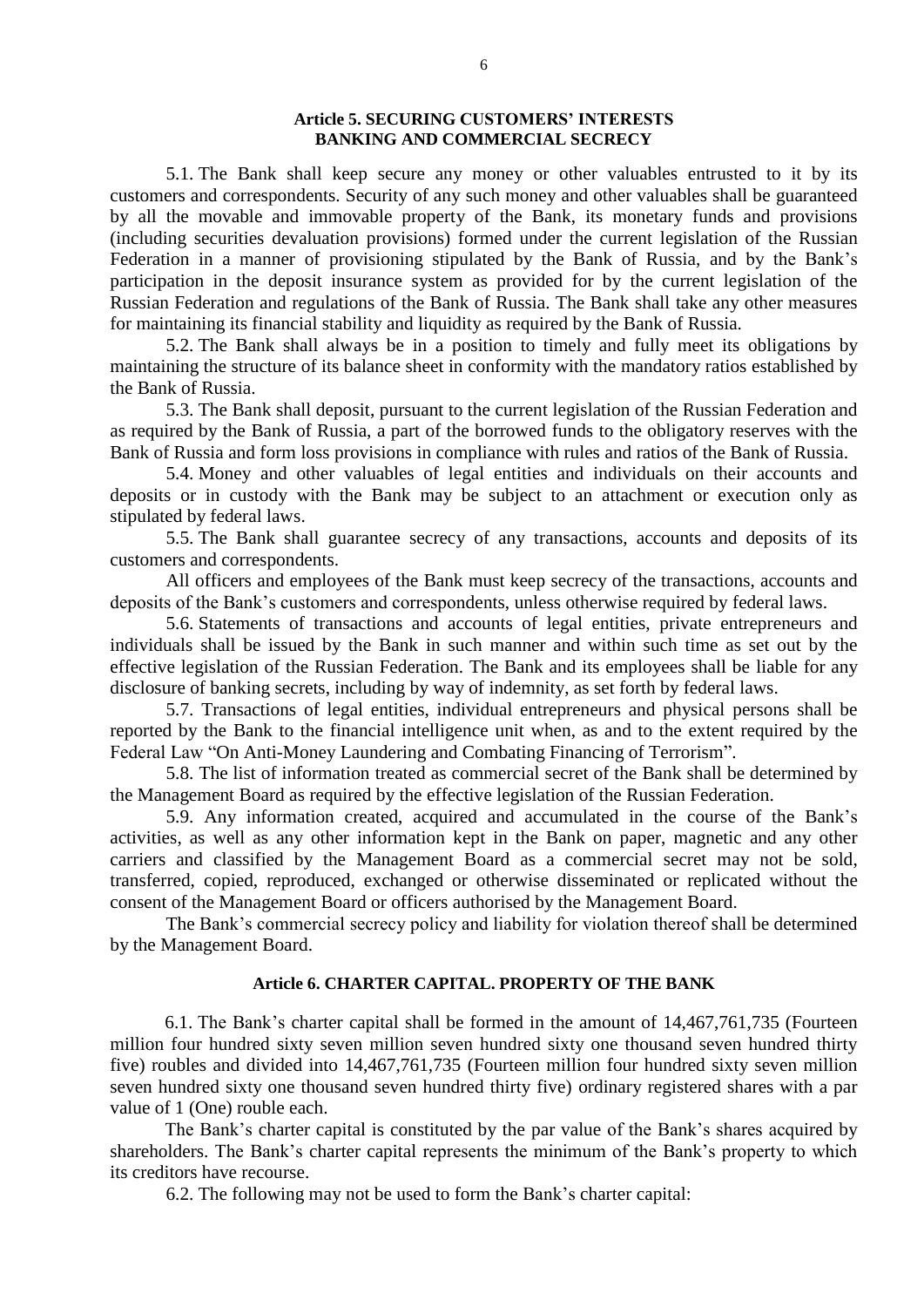– borrowed monies;

- securities;
- intangibles;

– federal budget and governmental off-budget funds, free funds and other property at the disposal of federal authorities, except as provided for by federal laws.

Budget funds of the political subdivisions of the Russian Federation, local budget funds, free funds and other property at the disposal of state authorities of the political subdivisions of the Russian Federation and local governments may be used to form Bank's charter capital under a legislative act of a political subdivision of the Russian Federation or resolution of any local government as envisaged by federal laws.

6.3. The Bank's charter capital may be increased by raising the par value of the shares placed or by placing additional shares.

A resolution on increasing the Bank's charter capital by raising the par value of the shares shall be passed at the General Shareholders' Meeting by a majority of the votes of the voting shareholders participating therein.

A resolution on increasing the Bank's charter capital by public placement of additional shares within the number and classes (types) of the authorised shares shall be adopted unanimously by all members of the Supervisory Board, with the votes of any retired members thereof being disregarded, except as follows. Any resolution on increasing the Bank's charter capital by public placement of additional ordinary shares in excess of 25% of the ordinary shares placed theretofore may only be passed at the General Shareholders' Meeting by a majority of not less than three quarters of the votes of the voting shareholders participating therein.

A resolution on increasing the Bank's charter capital by private placement of additional shares shall only be passed at the General Shareholders' Meeting by a majority of not less than three quarters of the votes of the voting shareholders participating therein.

Additional shares may only be placed by the Bank within the number of the authorised shares as set out in this Charter.

A resolution on increasing the Bank's charter capital by placing additional shares may be passed at the General Shareholders' Meeting concurrently with a resolution supplementing this Charter with authorised shares provisions as may be required for such resolution to be passed under the Federal Law "On Joint-Stock Companies" or amending any authorised shares provisions.

Any resolution on increasing the Bank's charter capital by placing additional shares shall specify the number of additional ordinary and preferred shares of each type to be placed within the number of the authorised shares of this class (type); the manner of their placement; the price of any additional shares to be placed by subscription or its determination procedure (in particular where any pre-emptive rights to acquire any additional shares are to be exercised), or the statement that such price or a procedure for determination thereof shall be set by the Supervisory Board not later than the share placement starts; the mode of payment for the additional shares to be placed by subscription. A resolution on increasing the Bank's charter capital by placing additional shares may contain any other terms of their placement.

An increase of the Bank's charter capital by placing additional shares may be made out of the Bank's property.

Any increase of the Bank's charter capital by raising the par value of the shares shall only be made out of the Bank's property.

The Bank's charter capital may only be increased out of its property to the extent of any difference between the Bank's equity (capital) and the total of its charter capital and reserve fund.

In case of increasing the Bank's charter capital out of its property by placing additional shares, such shares shall be distributed among all shareholders, each to be distributed shares of the class (type) of, and *pro rata* to the number of, the shares held by such shareholder.

Any amendments to this Charter reflecting any placement of the Bank's shares, including any amendments related to an increase of the Bank's charter capital, shall be made pursuant to a resolution of the General Shareholders' Meeting or the Supervisory Board on the increase of the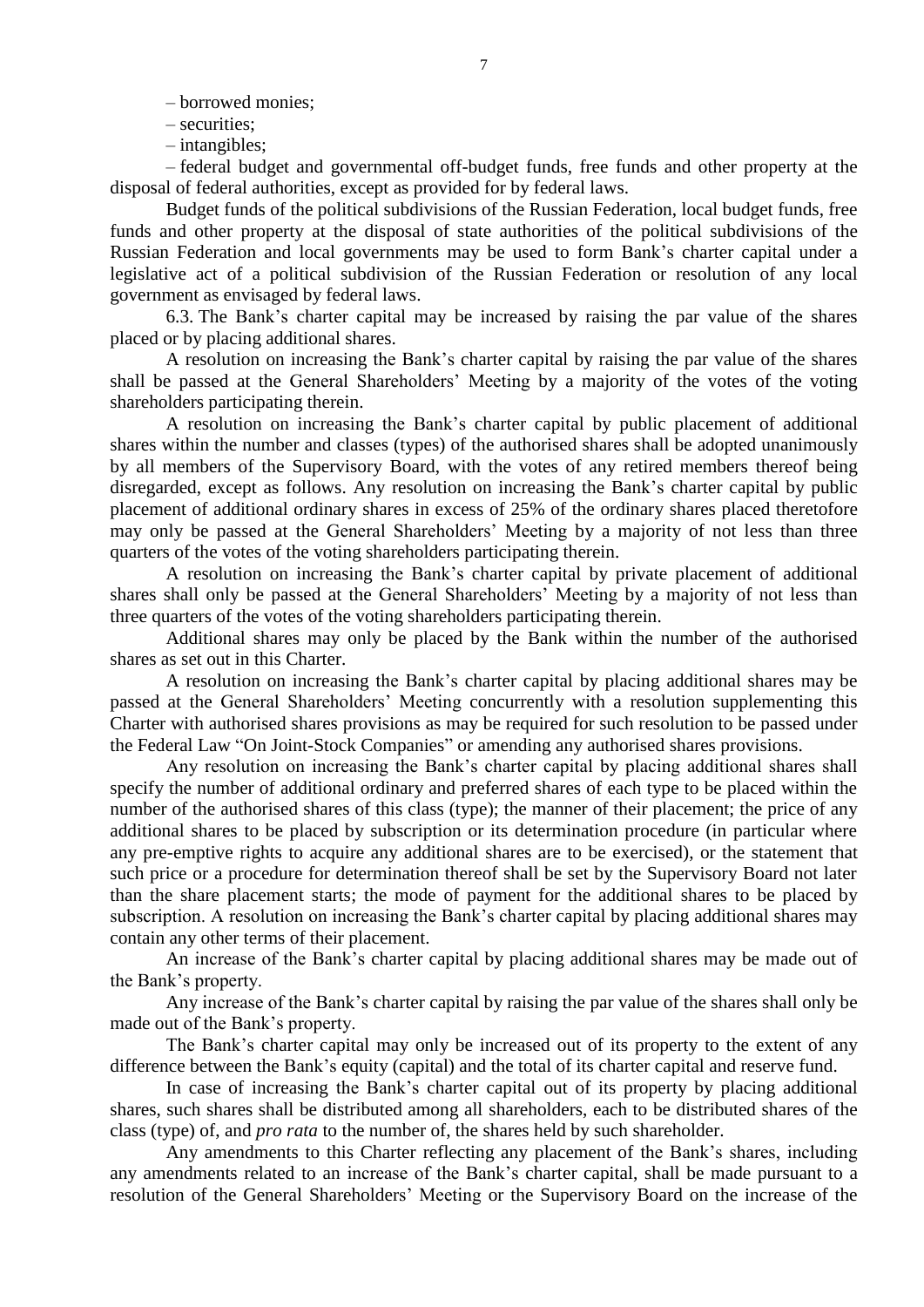Bank's charter capital, or any other resolution authorising placement of additional shares and emission securities convertible to shares, and a registered report on the results of the shares issue. In case of increasing the charter capital by placing additional shares, the charter capital shall be increased by the total of par value of the additional shares placed, and the number of authorised shares of certain classes and types shall be decreased by the number of the additional shares of the same classes and types placed.

6.4. The Bank's charter capital may be reduced by decreasing the par value of the shares placed or by the Bank's acquisition of any part of the shares placed for the purpose of decreasing their total number, and by redeeming any shares acquired or repurchased by the Bank in compliance with the current legislation of the Russian Federation.

A resolution on reducing the Bank's charter capital by decreasing the par value of the Bank's shares placed or by redeeming any shares acquired or repurchased by the Bank shall be passed at the General Shareholders' Meeting by a majority of the votes of the shareholders who hold voting shares and take part in the General Shareholders' Meeting. A resolution on reducing the Bank's charter capital by acquiring the Bank's shares for the purpose of decreasing their total number shall be passed at the General Shareholders' Meeting by a majority of not less than three quarters of the votes of the shareholders who hold voting shares and take part in the General Shareholders' Meeting.

Any amendments to the Charter of the Bank related to any reduction of the Bank's charter capital by acquiring the Bank's shares for the purpose of their redemption shall be made pursuant to a resolution of the General Shareholders' Meeting on such reduction and a report on the results of the shares acquisition approved by the Supervisory Board. In this case the Bank's charter capital shall be reduced by the total par value of the shares redeemed.

Any amendments to this Charter related to reducing the Bank's charter capital by decreasing the par value of the shares placed shall be made pursuant to a resolution of the General Shareholders' Meeting on such reduction by way of placing shares of lesser par value by converting the previously placed shares into them, and pursuant to a registered share issue report.

Any amendments to this Charter related to reducing the Bank's charter capital by redeeming any shares acquired or repurchased by the Bank in compliance with the legislation of the Russian Federation shall be made pursuant to a resolution of the General Shareholders' Meeting passed by a majority of not less than three quarters of the votes of the shareholders who hold voting shares and take part in the General Shareholders' Meeting.

The Bank shall, within 3 (Three) business days of making a resolution to reduce its charter capital, notify the same to the authority responsible for state registration of legal entities and publish twice, at a one month's interval, a notice thereof in mass media covering state registration of legal entities.

Any notification or notice of any such resolution to reduce the charter capital shall specify:

- the Bank's full and short names, and registered address;
- the Bank's charter capital and the amount by which it is reduced;
- the way, procedure and conditions of such reduction;

- how, and on what terms, the Bank's creditors may raise any claims referred to in paragraph 12 of this clause, specifying the address (registered address) of the Bank's continuing executive body, additional addresses at which such claims may be raised, and the Bank's contact details (telephone and fax numbers, email address and other details).

Any of the Bank's creditors whose claims pre-date the publication of a notice of reduction of the Bank's charter capital may, within 30 (Thirty) days of the last publication thereof, demand that the Bank perform the same before term or, where it cannot be so performed, terminate the same and reimburse any related losses. The prescriptive period for any such claim is six months of the last publication of the relevant notice of reduction of the Bank's charter capital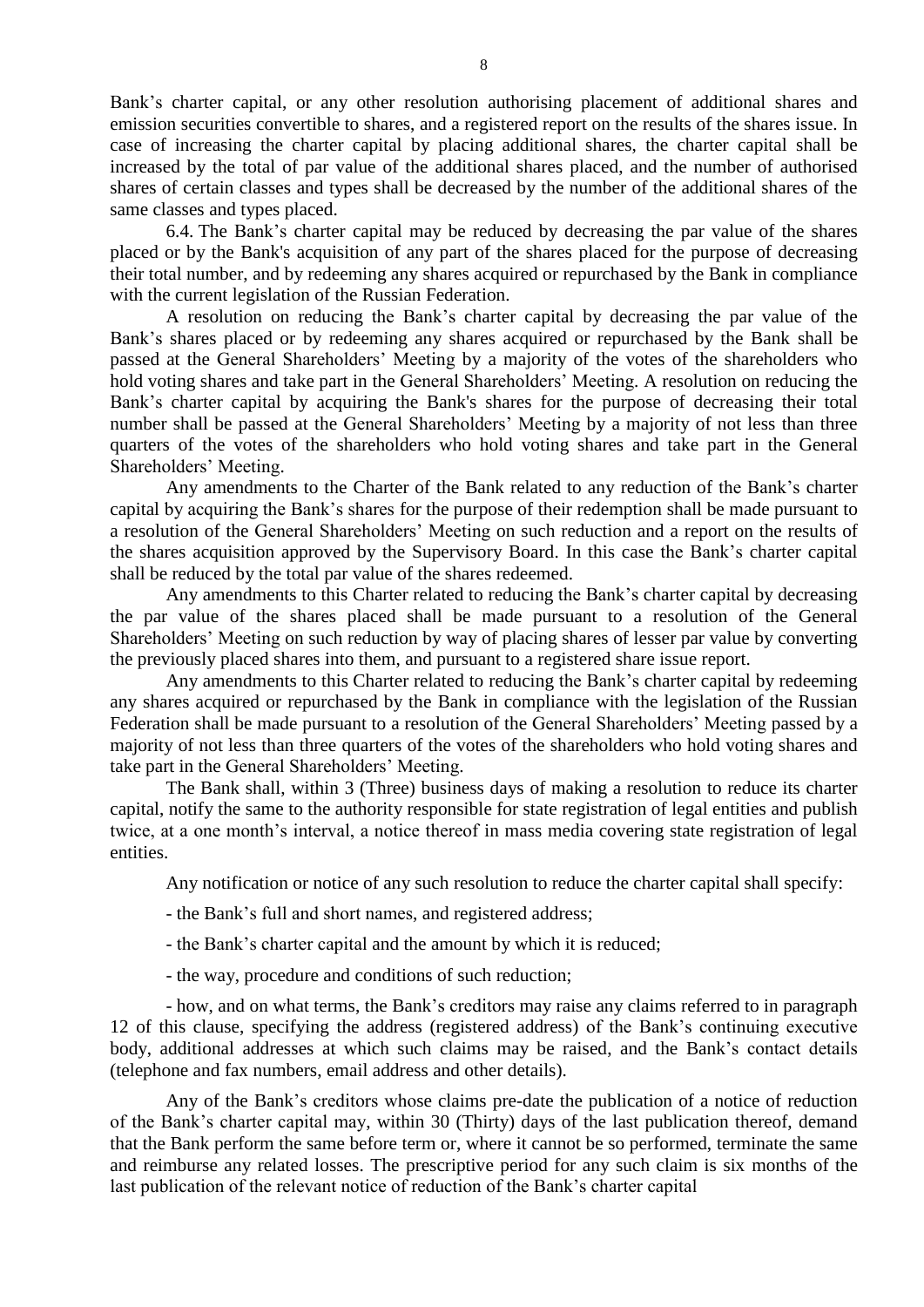The General Shareholders' Meeting shall pass a resolution reducing the charter capital by redeeming shares as required by the effective legislation of the Russian Federation, if such shares have been acquired or repurchased by resolution of an authorised body of the Bank and have not been sold within one year thereof.

6.5. If the Bank's equity falls below its charter capital as at the end of a reporting month, the Bank shall adjust the charter capital to its equity.

The Bank may not reduce its charter capital, if such reduction would result in the Bank's charter capital being less than the minimum determined under the effective legislation of the Russian Federation as of the date of filing documents for state registration of the respective amendments to the Charter of the Bank or, if the Bank must reduce the charter capital on the grounds stipulated by the effective legislation of the Russian Federation, the date of state registration of the Bank.

6.6. Any acquisition and / or receiving in trusteeship (an "acquisition"), in one or more transactions, by any legal entity or individual or a group of legal entities and / or individuals acting under an agreement or a group of legal entities being subsidiaries or affiliates of each other, of more than 1 percent of the Bank's shares is required to be notified to, and of more than 20 percent is subject to the prior consent of, the Bank of Russia.

#### **Article 7. SHARES AND OTHER EMISSION SECURITIES OF THE BANK**

7.1. All the shares of the Bank shall be registered shares.

7.2. The shares shall be issued in an uncertified form.

7.3. The number of ordinary registered shares of the Bank acquired by shareholders (placed shares) is 14,467,761,735 (Fourteen million four hundred sixty seven million seven hundred sixty one thousand seven hundred thirty five) of 1 (One) rouble par value each in a total of 14,467,761,735 (Fourteen million four hundred sixty seven million seven hundred sixty one thousand seven hundred thirty five) roubles.

7.4. The number of authorised ordinary registered shares that may be placed by the Bank in addition to the placed shares is 21,808,396,273 (Twenty one billion eight hundred eight million three hundred ninety six thousand twenty seventy three) of 1 (One) rouble par value each in a total of 21,808,396,273 (Twenty one billion eight hundred eight million three hundred ninety six thousand twenty seventy three) roubles.

7.5. The Bank may issue bonds and any other emission securities in compliance with the current legislation of the Russian Federation.

7.6. A bond of the Bank certifies its holder's right to demand redemption thereof, i.e. payment of its par value or its par value and interest accrued in due time.

7.7. The par value of any bond, its type (registered or bearer), the form of issue (certified or uncertified), maturity (bullet or instalments by series at certain periods), the form of repayment (money or other property), type of collateral (indicating specific property), the convertibility, early redemption option and other terms and conditions shall be set out in each specific resolution on bond issuance.

7.8. Any lost registered bond shall be replaced for a charge determined by the Management Board. Any lost bearer bond shall be replaced through judicial proceedings.

7.9. The Bank shall place shares and other emission securities in compliance with statutory acts of the Russian Federation.

7.10. The Bank may place additional shares and other emission securities by way of subscription and conversion.

7.11. The Bank may place additional shares and any other emission securities convertible to shares by way of an open or closed subscription.

7.12. Any placement of additional shares of the Bank must be completed within one year of state registration of the issue (additional issue) thereof.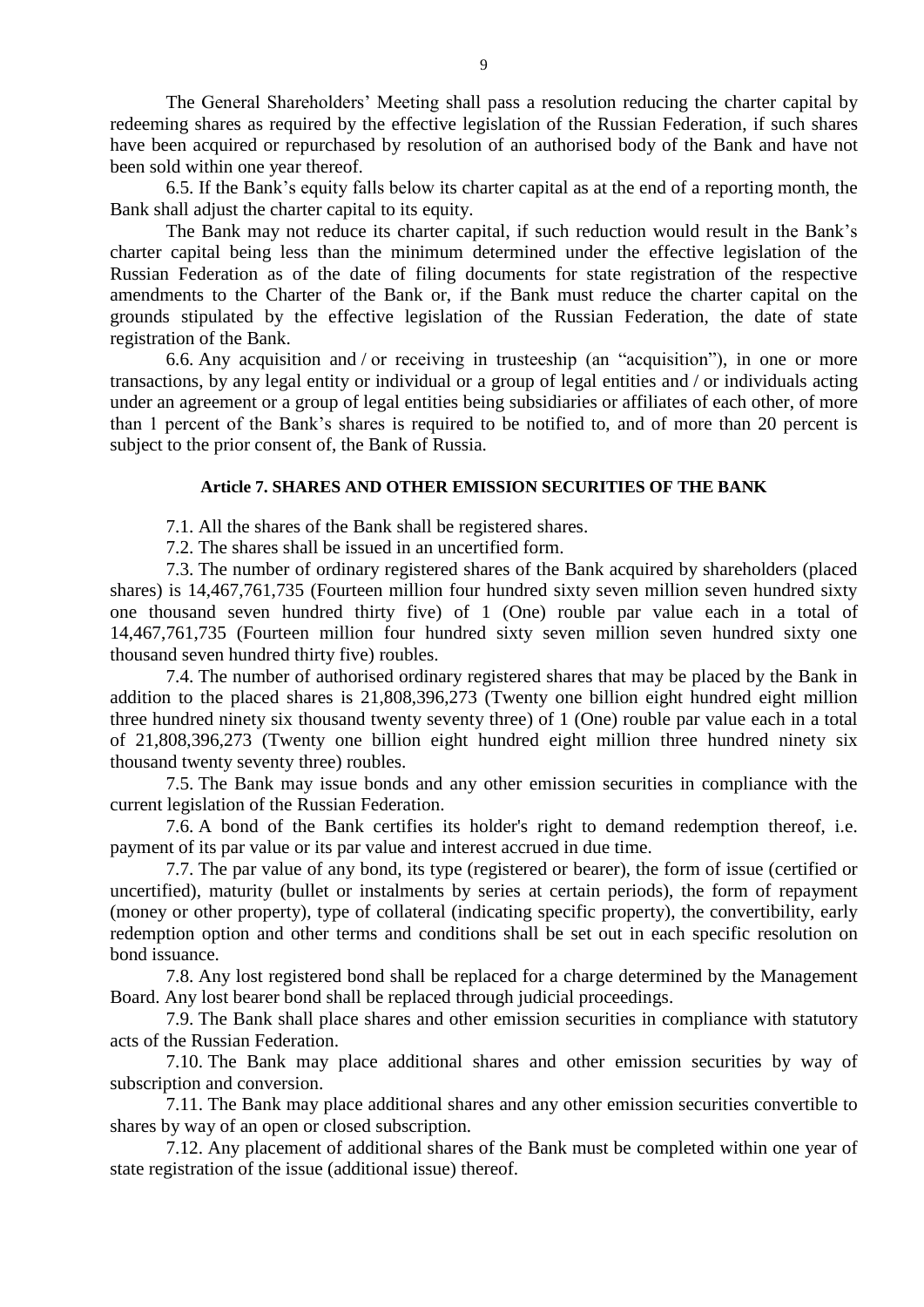7.13. Any additional shares and other emission securities of the Bank to be placed by subscription shall be placed subject to full payment thereof.

7.14. The form of payment of the Bank's additional shares shall be set out by the resolution on their placement. Any other emission securities may only be paid in cash.

7.15. The Bank's additional shares placed by subscription shall be paid at a price set by the Supervisory Board based on their market value, but not less than their par value.

The placement price of any additional shares to be placed by subscription or its determination procedure must be set out in the resolution on increasing the Bank's charter capital by placing additional shares, unless such resolution states that such price or its determination procedure shall be set by the Supervisory Board not later than the share placement starts.

7.16. For the Bank's shareholders exercising their right of first refusal to acquire shares, the price of additional shares may be set lower than for any other persons, but not more than by 10%.

7.17. For any additional shares to be paid in kind, monetary valuation of the property offered for paying the shares shall be made by the Supervisory Board based on their market value according to the effective legislation of the Russian Federation.

7.18. For any shares to be paid in kind, an independent appraiser shall be engaged to determine the market value of the property offered for paying the shares. Monetary valuation of the property by the Supervisory Board may not exceed that by the independent appraiser.

7.19. The Bank may acquire any shares placed by it pursuant to the current legislation of the Russian Federation. The Bank's shares acquired by the Bank pursuant to the current legislation of the Russian Federation shall grant no voting right, be disregarded in any counting of votes and be ex-dividend. Such shares must be sold at their market value within one year of their acquisition by the Bank. If not, the General Shareholders' Meeting must pass a resolution on reducing the Bank's charter capital by redemption of the said shares in a standard procedure.

7.20. The Bank may only place any bonds after its charter capital has been fully paid as stipulated by the effective legislation of the Russian Federation.

7.21. The Bank may not place any bonds or other emission securities convertible into the Bank's shares, if the number of the Bank's authorised shares of certain classes and types is less than the number of shares of these classes and types that may be acquired through such securities.

7.22. Bonds and other emission securities may be placed under a resolution of the Supervisory Board, except as stipulated by the effective legislation of the Russian Federation and this Charter.

7.23. Any private placement of the Bank's emission securities convertible into shares may only be made under a relevant resolution of the General Shareholders' Meeting passed by a majority of not less than three quarters of the votes of the shareholders who hold voting shares and take part in the General Shareholders' Meeting.

7.24. Any public placement of the Bank's common stock convertible emission securities convertible into ordinary shares exceeding 25% of the ordinary shares placed theretofore, may only be made under a resolution of the General Shareholders' Meeting passed by a majority of not less than three quarters of the votes of the shareholders who hold voting shares and take part in the General Shareholders' Meeting.

#### **Article 8. THE RIGHTS OF THE BANK'S SHAREHOLDERS**

8.1. Each ordinary share of the Bank shall equally entitle its holder. Any of the Bank's ordinary shares shall entitle its holder to take part in the General Shareholders' Meeting with a voting right (one vote per one share) with respect to any matters on the agenda of such meeting, and to participate in any distribution of the Bank's after tax income (net income) determined by reference to the Bank's accounting statements.

8.2. Ordinary shareholders shall be entitled to:

– participate in the General Shareholders' Meeting with a voting right with respect to any matters within its competence;

– receive dividends;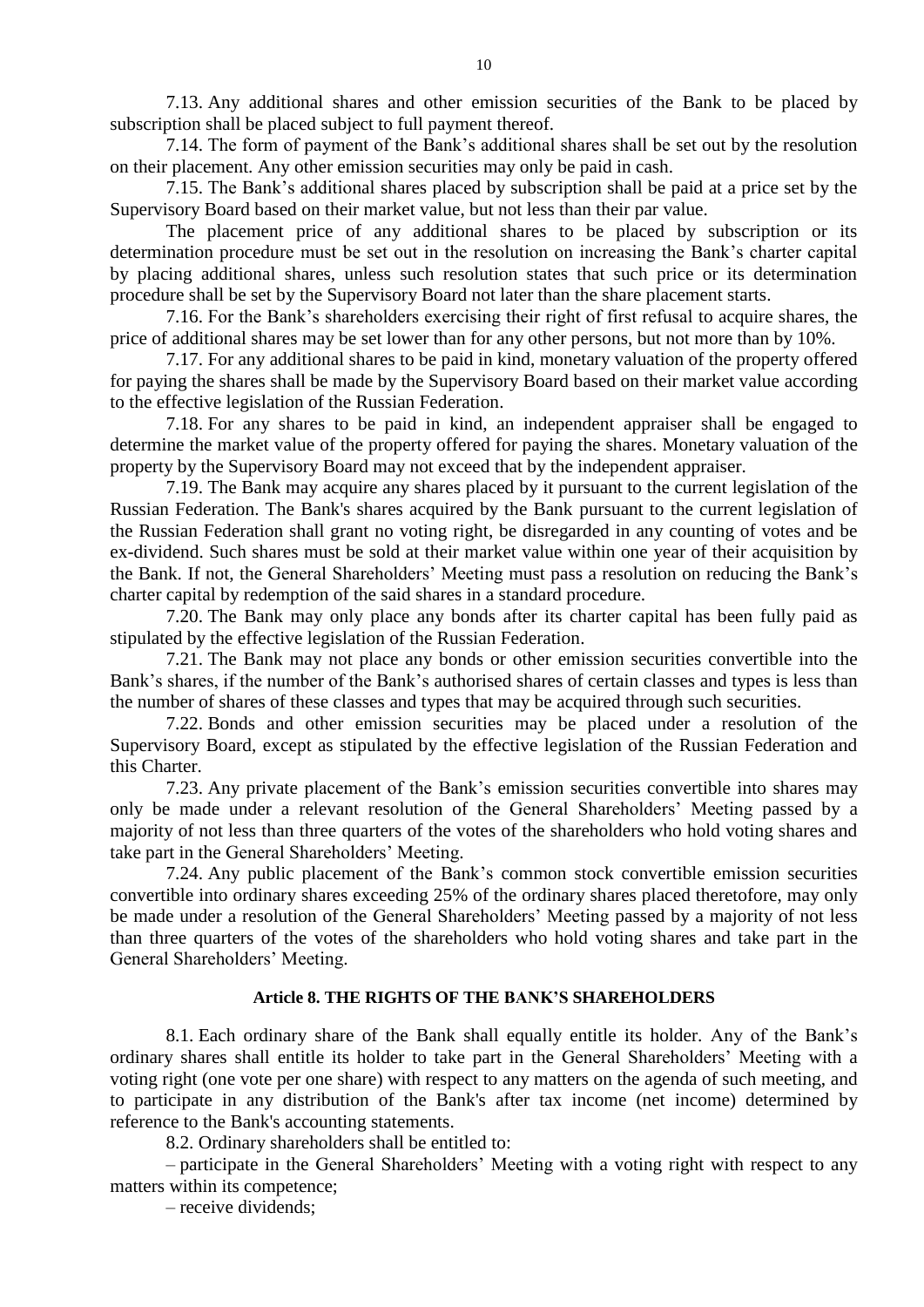– receive a part of the Bank's property in case of its liquidation.

8.3. Any voting shareholders may demand that the Bank buy back all or any part of the shares held by them in the following cases:

- the Bank is to be reorganised or makes a major transaction requiring the Bank's General Shareholders' Meeting's approval under clause 3 of article 79 of the Federal Law "On Joint-Stock Companies", if they voted against the resolution authorising the reorganisation or approving such transaction or did not participate in the voting on those issues;

- the Bank's Charter is amended (the Bank's General Shareholders' Meeting makes a resolution causing the Bank's Charter to be amended) or approved in a new version so that their rights become limited, if they voted against such resolution or did not participate in the voting;

- the Bank's General Shareholders' Meeting makes a resolution to apply for delisting of the Bank's shares and/or emission securities convertible therein, if they voted against such resolution or did not participate in the voting.

- other cases stipulated by the effective legislation of the Russian Federation.

8.4. The Bank's shareholders have a right of first refusal to acquire any publicly placed additional shares or emission securities convertible to shares *pro rata* to the number of the shares of this class (type) held by them.

The Bank's shareholders who voted against, or did not vote on, a private placement of shares or emission securities convertible to shares have a right of first refusal to acquire any such additional shares or emission securities *pro rata* to the number of the shares of this class (type) held by them. Such right does not apply to any private placement of shares or any other emission securities convertible to shares among the shareholders only, provided that the shareholders can acquire a whole number of such shares or convertibles *pro rata* to the number of the shares of the respective class (type) held by them.

8.5. A list of the holders of right of first refusal to acquire additional shares and emission securities convertible to shares is made by the Bank by reference to the shareholder register as of the date of passing of a resolution on placement thereof.

Any persons on such list shall exercise their right of first refusal to acquire shares or emission securities convertible to shares as set out by the Federal Law "On Joint-Stock Companies".

8.6. Any shareholder of the Bank may sell or otherwise transfer the rights to the shares of the Bank held by such shareholder without other shareholders' consent. Any disposal may only concern fully paid shares for which an issuance report has been registered by the Bank of Russia.

8.7. Any transfer of the rights to the shares of the Bank shall be made as required by the current legislation of the Russian Federation.

#### **Article 9. THE BANK'S SHAREHOLDER REGISTER.**

#### **THE BANK'S SHAREHOLDERS REGISTRATION PROCEDURE**

9.1. Pursuant to the legislation of the Russian Federation, the Bank shall ensure maintenance and keeping of a register of its shareholders upon its state registration as a joint-stock company.

The Bank's shareholder register shall specify details of, and the number and classes (types) of the shares held by, each registered person and any other details required by statutory acts of the Russian Federation, as well as any changes in the Bank's shares movement.

9.2. In case the number of the Bank's shareholders exceeds 50 (Fifty), the Bank shall entrust the Bank's shareholder register to, and authorise to do all acts to maintain and keep the same, a professional registrar. However, the Bank shall not be discharged from the liability for maintenance and keeping of the register.

9.3. Any person registered in the Bank's shareholder register shall, within 10 days, notify the Bank, as specified by the Bank, of any changes to the relevant details entered to the Bank's shareholder register (including any changes to the registered address or residence). If any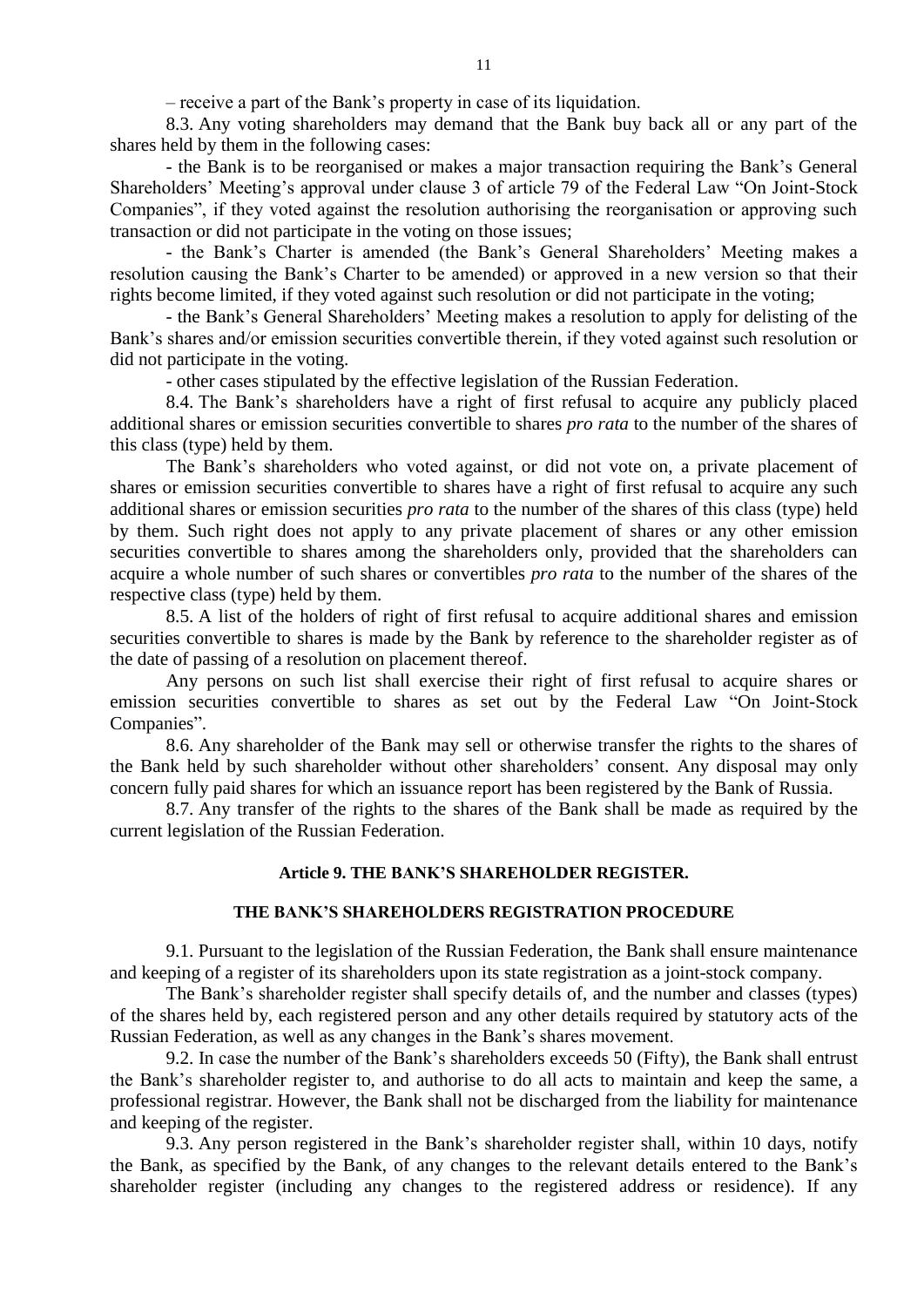shareholder fails to notify the Bank of any changes to the relevant details entered to the Bank's shareholder register, the Bank shall not be responsible for any resulting loss to such shareholder.

9.4. Any shareholder registration shall be reflected by a relevant record in the Bank's shareholder register.

9.5. Any record in the Bank's shareholder register requested by a shareholder or a nominee shall be made within three days of presenting of the necessary supporting documents or within a shorter period if so required by legislative acts of the Russian Federation.

9.6. The Bank may refuse any shareholder to include the details of, and of the shares held by, such shareholder into the Bank's shareholder register where and as set forth by normative acts of the Federal Commission for the Securities Market. Any refusal to make any such record in the Bank's shareholder register may be appealed in a court.

9.7. The rights of holders of ordinary registered uncertified shares of the Bank shall be certified by, if a shareholder register is kept, relevant entries to personal accounts with the keeper of the register or, if the rights to securities are recorded at a depository, by entries to custody accounts at the depository.

The right to any ordinary registered uncertified share of the Bank shall be transferred to the acquirer upon making a credit entry to the acquirer's personal account in the shareholder register (in case the rights to shares are recorded in a register) or upon making a credit entry to the acquirer's custody account (in case the rights to shares are recorded at a depository).

The rights attached to any ordinary registered uncertified share of the Bank shall be transferred to its acquirer upon transfer of the rights to such share.

Any transfer of rights attached to a ordinary registered uncertified share of the Bank shall be notified to the keeper of the register, the depository or the nominee.

9.8. If so requested by a shareholder or a nominee, the Bank shall confirm such shareholder's or nominee's rights to shares by issuing an extract from the Bank's shareholder register. Such extract shall not constitute a security, but shall confirm the rights of the person named therein to a certain number of the Bank's shares.

#### **Article 10. THE BANK'S INCOME DISTRIBUTION PROCEDURE**

10.1. The Bank shall have full economic independence as to distribution of any after-tax income (net income).

10.2. Any income calculated under the current legislation of the Russian Federation and disposable by the Bank after payment of all taxes due (net income) shall be applied to the reserve fund and any other funds of the Bank, be distributed among the Bank's shareholders as dividends or be applied to any other purposes by resolution of the General Shareholders' Meeting.

10.3. Based on results of its operations in the first quarter, half-year, nine months of a fiscal year and / or results of a fiscal year, the Bank may decide to pay (declare) dividends on the outstanding shares. No dividends shall be paid on any shares held on the Bank's books. A decision to pay (declare) dividends for the first quarter, half-year and nine months of a fiscal year may be taken within three months of the end of the respective period.

Any resolution to pay (declare) of dividends shall be passed by the Bank's General Shareholders' Meeting. Any such resolution must specify the amount of dividend for each category (type) of shares, the form of payment, the procedure for paying any in-kind dividends, and the date as at which the persons entitled thereto shall be determined. The date as at which the persons entitled to dividends shall be determined may only be fixed as proposed by the Supervisory Board. No dividend may exceed the amount recommended by the Supervisory Board.

10.4. Any dividends on the Bank's shares shall be paid in cash.

10.5. The General Shareholders' Meeting may pass a resolution not to pay any dividends.

The Bank may not decide to pay (declare) any dividends in the following cases:

– until its charter capital is fully paid;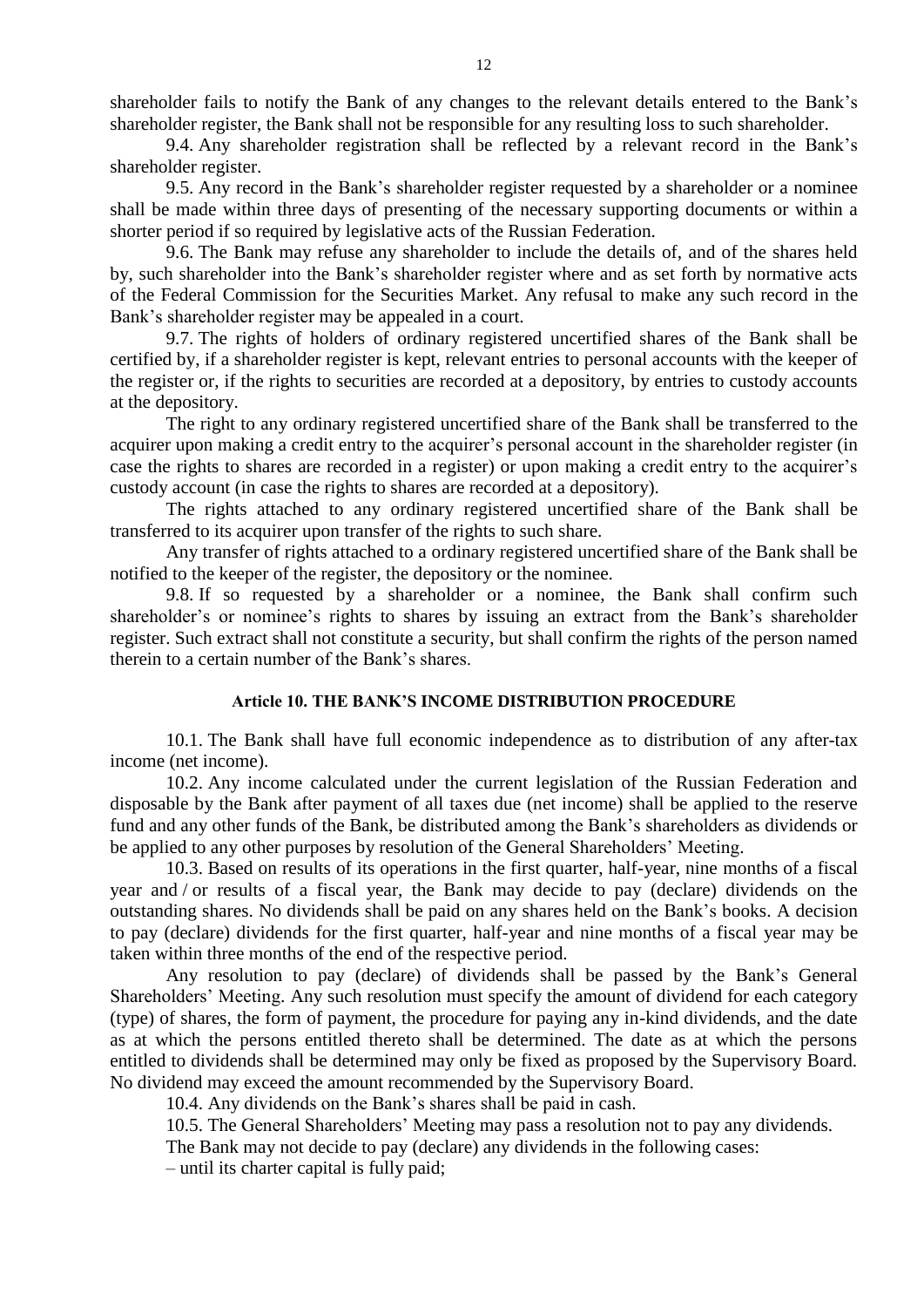– until redemption of all shares to be redeemed from its shareholders as required by legislation of the Russian Federation;

– if the Bank meets on the day of such decision, or would upon payment of dividends meet, the insolvency (bankruptcy) criteria under the effective insolvency (bankruptcy) legislation of the Russian Federation;

– if on the day of such decision the value of the Bank's equity (capital) is, or would as a result of such decision become, less than its charter capital and reserve fund;

– in any other cases envisaged by federal laws.

The Bank may not pay any declared dividends:

– if it meets on the day of such payment, or would meet upon such payment, the insolvency (bankruptcy) criteria under the insolvency (bankruptcy) legislation of the Russian Federation

– in any other cases envisaged by federal laws.

Upon termination of the above mentioned circumstances, the Bank shall pay the declared dividends to the shareholders.

No interest shall accrue on any unpaid or non-received dividends.

#### **Article 11. FUNDS OF THE BANK AND RETAINED INCOME**

11.1. The Bank shall form a reserve fund pursuant to the current legislation of the Russian Federation.

The reserve fund of the Bank may be used by resolution of the Supervisory Board for the following purposes:

– to cover losses of the Bank;

– to repay bonds, or to redeem shares, of the Bank (if no other funds are available).

The reserve fund may not be used for any purposes other than those envisaged by the Federal Law "On Joint-Stock Companies".

During any given year, the Bank may only use such part of the reserve fund for the purposes referred to in this clause as was formed out of previous years' income and only upon approval by the General Shareholders' Meeting of allocations of the previous years' income.

The Bank shall form its reserve fund at a ratio of at least 5 percent of its charter capital. Until the required amount of the reserve fund is achieved, the Bank shall allocate at least 5 percent of the annual net income to the said fund.

11.2. The Bank may form other funds under the legislation of the Russian Federation. Formation and application of any such funds shall be governed by approved regulations thereon.

11.3. Any income disposable by the Bank by resolution of an annual General Shareholders' Meeting (other than any allocations to the reserve fund) shall be booked on the retained income account.

Retained income may be used for the following purposes:

– to increase the Bank's charter capital;

– to increase the Bank's reserve fund;

– to cover the Bank's losses;

– other purposes under the legislation of the Russian Federation.

### **Article 12. MANAGEMENT OF THE BANK**

12.1. The Bank shall be managed by:

– the General Shareholders' Meeting;

– the Supervisory Board;

– the Chairman of the Management Board (the sole executive body);

– the Management Board (a collective executive body).

12.2. Members of the Supervisory Board, the Chairman of the Management Board, his deputies (First Deputy Chairmen of the Management Board, Deputy Chairmen of the Management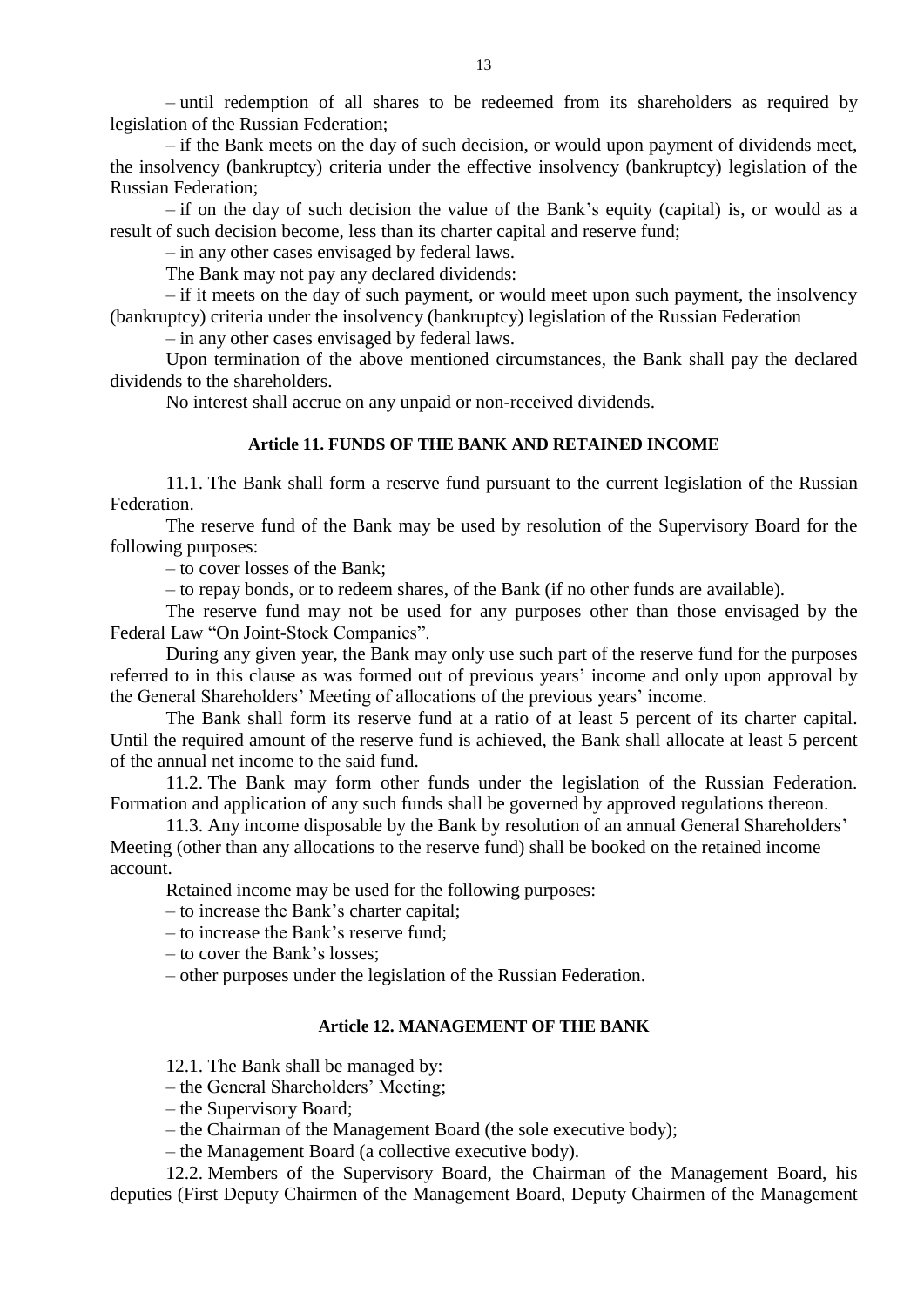Board) and members of the Management Board shall exercise their rights and perform their duties acting in the Bank's interests in good faith and reasonably. They shall be liable for any losses caused to the Bank by their guilty actions (omission) as stipulated by the effective legislation of the Russian Federation.

12.3. The Bank's Chairman of the Management Board, his deputies (First Deputy Chairmen of the Management Board, Deputy Chairmen of the Management Board), members of the Management Board and the Chief Accountant and Deputy Chief Accountants of the Bank may not hold any offices in any other entities being credit or insurance or clearing organisations, stock market professional participants, commodities and/or financial markets trading facilities, as well as joint-stock investment funds, designated depositories for investment funds, non-governmental pension funds, organisations engaged in providing or insuring pensions or in managing investment funds, joint-stock investment funds, unit investment funds or non-governmental pension funds, leasing companies or affiliates of the Bank, or act as unincorporated entrepreneurs.

The Chairman of the Management Board, his deputies (First Deputy Chairmen of the Management Board, Deputy Chairmen of the Management Board), members of the Management Board and the Chief Accountant may only hold offices in management bodies of any other entities upon consent of the Supervisory Board.

12.4. The Chairman of the Management Board and the Management Board shall report to the General Shareholders' Meeting and the Supervisory Board.

12.5. The provisions of labour laws of the Russian Federation shall apply to the Chairman of the Management Board and members of the Management Board to the extent consistent with the provisions of the Federal Law "On Joint-Stock Companies".

# **GENERAL SHAREHOLDERS' MEETING**

12.6. The supreme authority of the Bank shall be its General Shareholders' Meeting which shall determine objectives and development strategy of the Bank, and decide on the matters reserved to its competence by federal laws and this Charter.

12.7. Every year the Bank shall hold an annual General Shareholders' Meeting.

12.8. Any General Shareholders' Meetings, held other than annually, shall be extraordinary. The General Shareholders' Meetings shall be held in Moscow.

# *Competence of the General Shareholders' Meeting*

12.9. The following matters shall be reserved to the General Shareholders' Meeting:

12.9.1. Amending the Charter of the Bank, except as set forth by the Federal Law "On Joint-Stock Companies", and approving new versions of the Charter of the Bank.

12.9.2. Reorganising the Bank.

12.9.3. Liquidating the Bank, appointing a liquidation committee and approving the interim and final liquidation balance sheets of the Bank.

12.9.4. Determining the number of, electing and removing before term, members of, and approving the Regulations of, the Supervisory Board.

12.9.5. Determining the number, the par value, the class (type) of, and the rights attached to, the authorised shares of the Bank.

12.9.6. Increasing the charter capital by raising the par value of shares.

12.9.7. Increasing the Bank's charter capital by placing additional shares except as otherwise reserved to the Supervisory Board under the effective legislation of the Russian Federation and this Charter.

12.9.8. Placing privately the Bank's emission securities convertible to shares.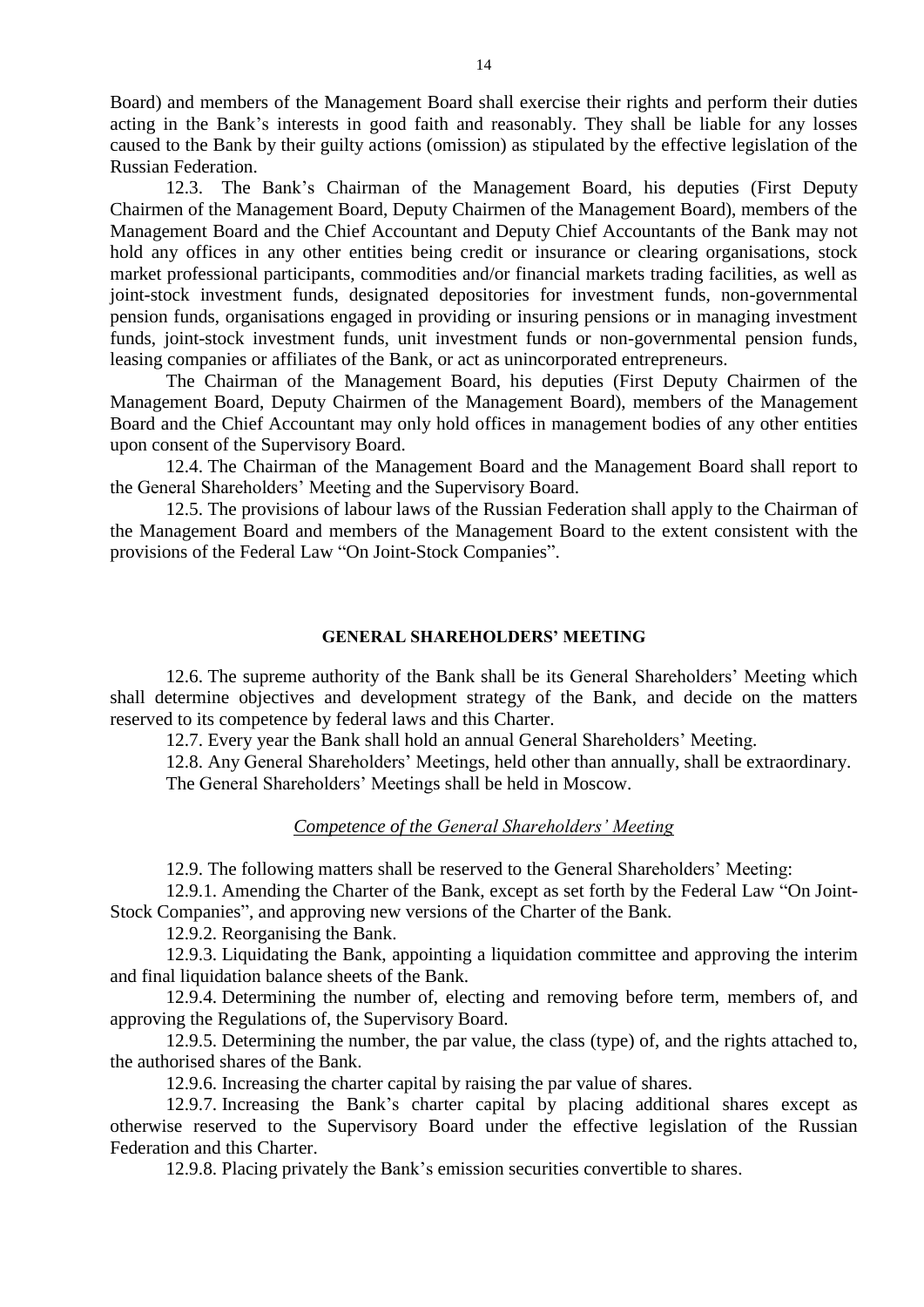12.9.9. Placing publicly the Bank's emission securities convertible to ordinary shares in excess of 25% of the earlier placed ordinary shares.

12.9.10. Reducing the Bank's charter capital by reducing the par value of shares, taking out a part of its shares to decrease their total number pursuant to the effective legislation of the Russian Federation, and by redeeming any shares taken out or repurchased by the Bank.

12.9.11. Electing, removing before term, determining remunerations and compensations for, members and the Chairman of, and approving the Regulation on, the Audit Panel.

12.9.12. Approving the auditors firm of the Bank.

12.9.13. Approving the Bank's annual reports and annual accounting statements, including its income statements (profit and loss accounts), and allocating any income including payment (declaring) of dividends (other than any income distributed as dividends for the first quarter, halfyear or nine months of a fiscal year) or loss of the Bank for a fiscal year.

12.9.14. Paying (declaring) dividends for the first quarter, half-year or nine months of a fiscal year.

12.9.15. Setting out regulations for holding the General Shareholders' Meeting.

12.9.16. Electing, and removing before term, members of the counting commission or any person acting in its capacity.

12.9.17. Splitting up or consolidating any shares of the Bank.

12.9.18. Approving any interested party transactions where so required by the current legislation of the Russian Federation.

12.9.19. Approving any major transactions where so required by the current legislation of the Russian Federation.

12.9.20. Taking out any placed shares of the Bank in case of reducing the charter capital by redeeming a part of its shares to reduce their total number pursuant to the current legislation of the Russian Federation.

12.9.21. Deciding on the Bank's participation in any financial and industrial groups, associations and other unions of business companies.

12.9.22. Approving bylaws for the Bank's management bodies.

12.9.23. Resolving to apply for delisting of the Bank's shares and/or emission securities convertible therein. Any such resolution shall become effective provided that the total number of shares presented for buy-back does not exceed the number of shares that may be bought back by the Bank under restrictions imposed by the Federal Law "On Joint-Stock Companies";

12.9.24. Resolving any other matters set forth by the Federal Law "On Joint-Stock Companies".

12.10. Any matters reserved to the General Shareholders' Meeting may not be referred to any executive bodies of the Bank or the Supervisory Board, except as provided for by the Federal Law "On Joint-Stock Companies".

12.11. The General Shareholders' Meeting may not consider or resolve any matters beyond its competence under the Federal Law "On Joint-Stock Companies".

12.12. Any resolution on the matters set out in clauses 12.9.1-12.9.3, 12.9.5, 12.9.7- 12.9.9,12.9.20 and 12.9.23 hereof shall be passed by the General Shareholders' Meeting by a majority of not less than three quarters of the votes of the voting shareholders participating therein.

Any resolution on any other matters set out in clause 12.9 hereof shall be passed by a simple majority of the votes of the voting shareholders participating in the General Shareholders' Meeting unless otherwise stipulated by the Federal Law "On Joint-Stock Companies".

12.13. Any resolution on the matters set out in clauses 12.9.2, 12.9.6-12.9.7 and 12.9.17- 12.9.22 shall only be passed by the General Shareholders' Meeting if proposed by the Supervisory Board.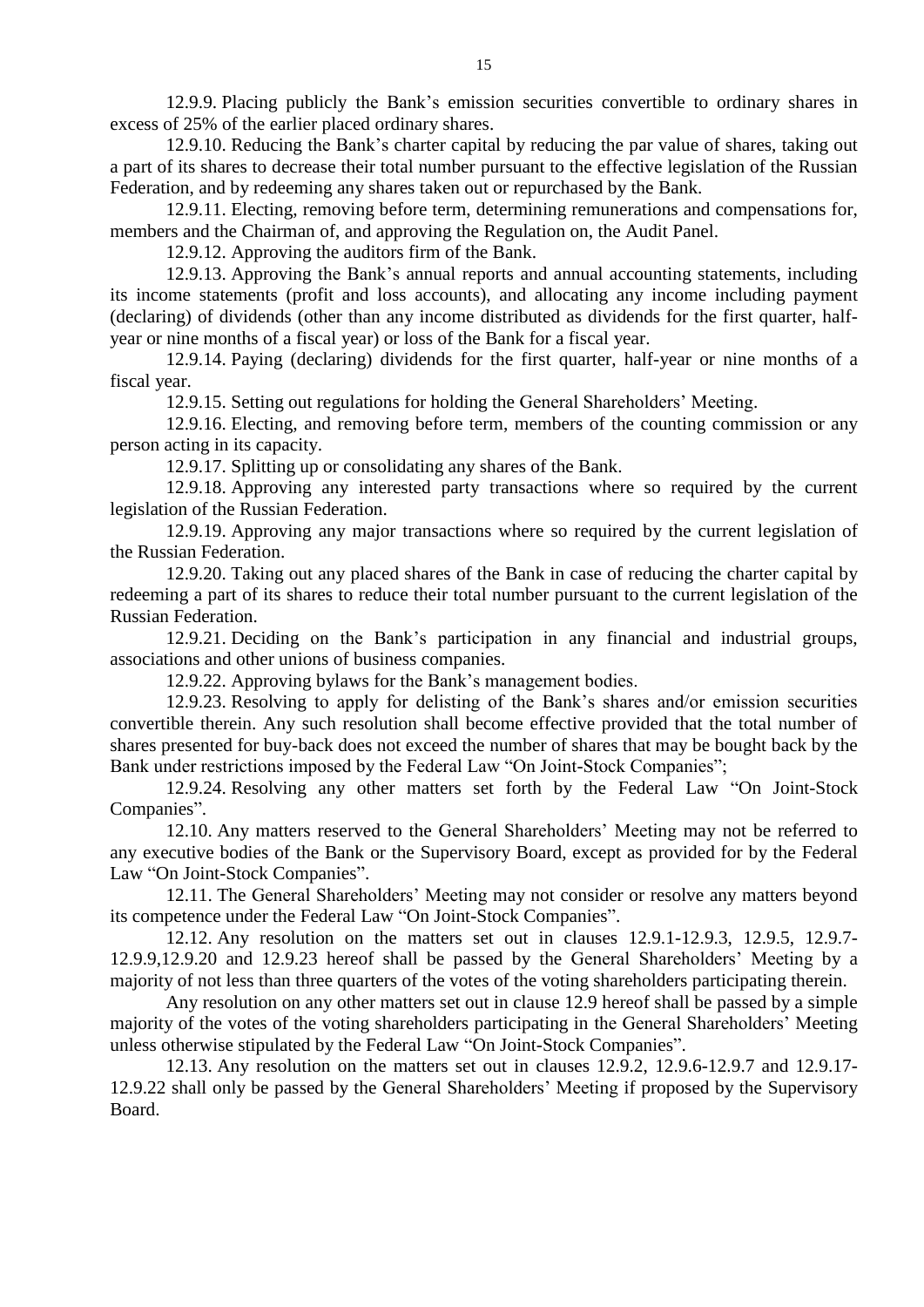12.14. Each annual General Shareholders' Meeting shall be convened by the Supervisory Board not earlier than two months and not later than six months after the end of a fiscal year. The fiscal year of the Bank shall begin on 1 January and end on 31 December.

12.15. A list of persons entitled to participate in the General Shareholders' Meeting shall be made by reference to the Bank's shareholder register as of a date specified by the Supervisory Board. Such list of persons shall specify the following: name of each such person; their identification details; number and class (type) of shares entitling then to vote; their postal address in the Russian Federation for notice of the General Shareholders' Meeting to be held.

12.16. The date of making the list of persons entitled to participate in a General Shareholders' Meeting may not precede the date of the decision to call, or fall more than 50 days before the date of, that General Shareholders' Meeting.

If the proposed agenda of an extraordinary General Shareholders' Meeting includes election of members of the Supervisory Board, the date of making the list of persons entitled to participate therein may not precede the date of the decision to call, or fall more than 85 days before the date of, that General Shareholders' Meeting.

12.17. The agenda, date, place and time of, the procedure for notification of persons entitled to participate in, and the list of information (materials) to be delivered to them prior to, the General Shareholders' Meeting shall be determined by the Supervisory Board as required by the legislation of the Russian Federation.

12.18. Any persons entitled to participate in the General Shareholders' Meeting may check all necessary information (materials) for the General Shareholders' Meeting in the Bank's premises within 20 days or, if the agenda thereof includes reorganisation of the Bank, 30 days before the date of the General Shareholders' Meeting.

Any person entitled to participate in the General Shareholders' Meeting may receive copies of any documents prepared for the General Shareholders' Meeting.

12.19. The Bank shall notify those named in the list of persons entitled to participate in a General Shareholders' Meeting about calling thereof in writing by registered mail or by personal delivery of notices to their authorised representatives with acknowledgement at least 30 days before the date thereof.

If the agenda of an extraordinary General Shareholders' Meeting includes election of members of the Supervisory Board and reorganisation of the Bank, the Bank shall notify those named in the list of persons entitled to participate therein about calling thereof not later than 70 days before the date thereof.

The ballot shall be sent or delivered against signature to each of those named in the list of persons entitled to participate in the relevant General Shareholders' Meeting at least 20 days before the date thereof.

12.20. Any shareholder(s) aggregating at least 2% of the voting shares of the Bank may, within 30 days of the end of a fiscal year of the Bank, propose issues for the agenda of the annual General Shareholders' Meeting and nominate candidates to the Supervisory Board, Audit Panel and Counting commission, such candidates not to exceed in number the membership of the respective authority.

If the proposed agenda of an extraordinary General Shareholders' Meeting includes election of members of the Supervisory Board, any shareholder(s) aggregating at least 2% of the voting shares of the Bank may nominate candidates thereto, such candidates not to exceed in number the membership thereof. Any such proposals must be delivered to the Bank at least 30 days before the date the extraordinary General Shareholders' Meeting.

Any proposals as to issues to be included in the agenda of a General Shareholders' Meeting or as to nomination of candidates shall be in writing and specify the name(s), the number and class (type) of the shares owned by, and shall be signed by, the relevant shareholder(s). Such proposals shall contain any other details required by the effective legislation of the Russian Federation.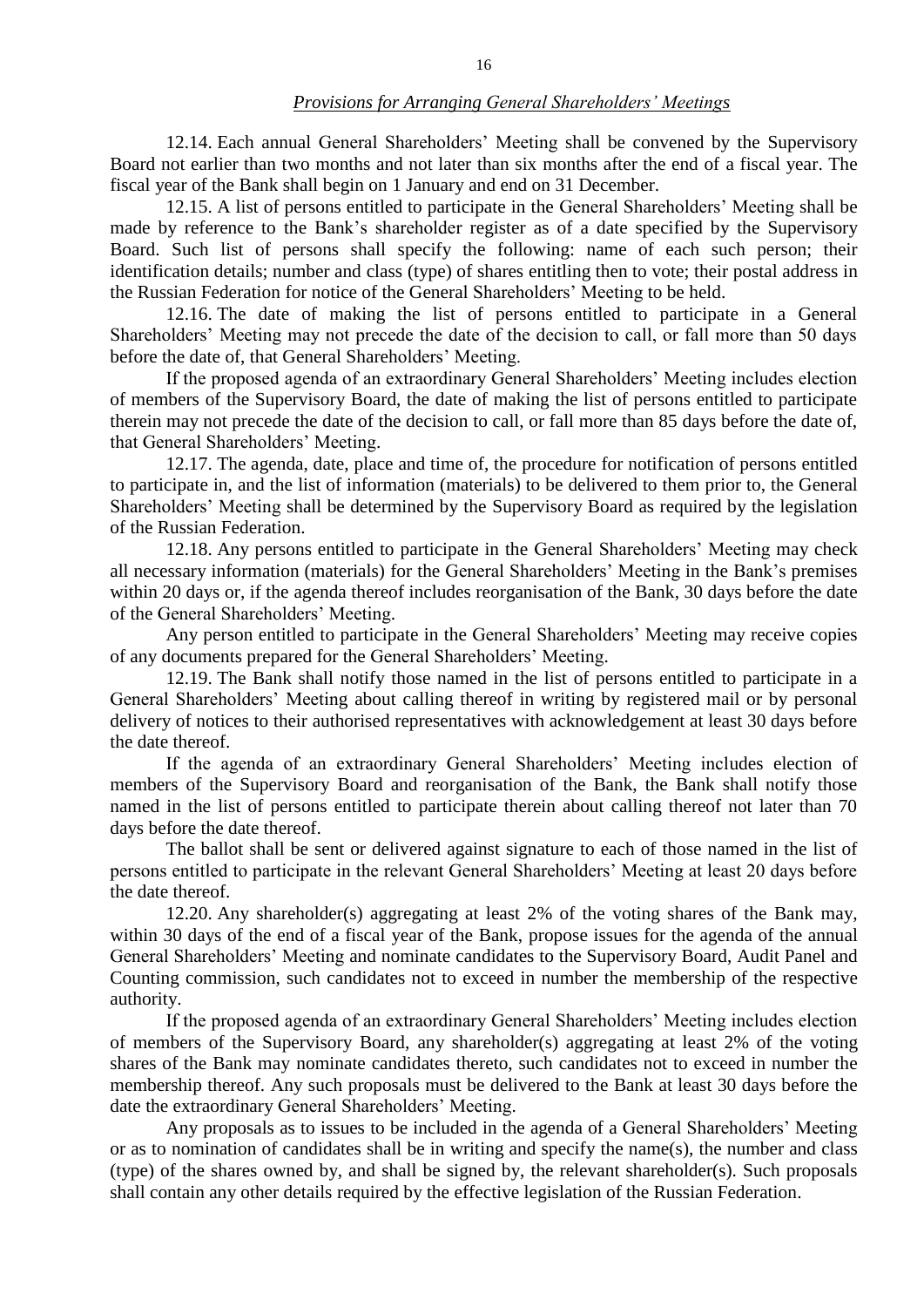12.21. The Supervisory Board shall be obligated to consider any such proposals and to decide whether to include them in the agenda of the General Shareholders' Meeting or reject them, within the terms specified by the Federal Law "On Joint-Stock Companies".

Any such proposal submitted in non-compliance with the terms and / or other requirements stipulated by the Federal Law "On Joint-Stock Companies" shall not be accepted by the Supervisory Board.

Any refusal by the Supervisory Board to include an issue proposed by shareholder(s) in the agenda of a General Shareholders' Meeting or to include a candidate in the voting list shall be notified to the relevant shareholder(s) with a motivation therefor within three days of such refusal.

12.22. Any refusal or omission by the Supervisory Board to include any proposed item in the agenda of a General Shareholders' Meeting or admit a candidate to elections to the Bank's bodies may be protested in courts of law by the shareholder concerned.

12.23. The Supervisory Board may not modify the wording of the issues on the agenda of a General Shareholders' Meeting and in the wording of any resolutions thereon.

Further to or failing any issues proposed to be included in the agenda of any General Shareholders' Meeting, or failing sufficient number of candidates nominated by the shareholders for any authority, the Supervisory Board may at its discretion include issues in the agenda of the General Shareholders' Meeting or candidates in the list of candidates.

12.24. Any shareholder of the Bank may vote in person or by proxy subject to a power of attorney being executed as required by the current legislation of the Russian Federation. One proxy may act under powers of attorney from different shareholders.

Any shareholder may at any time replace the relevant proxy at, or participate in person in, any General Shareholders' Meeting.

12.25. A General Shareholders' Meeting shall be valid (shall have a quorum), if by the end of the registration for participation therein shareholders (or representatives of shareholders) holding more than half of the votes of the placed voting shares of the Bank have registered.

A General Shareholders' Meeting shall be deemed attended by any shareholders who have registered to participate therein and any shareholders whose ballots were received at least two days before the date thereof. A General Shareholders' Meeting held by absentee voting shall be deemed attended by any shareholders whose ballots were received before the ending date for receipt of ballots fixed pursuant to the effective legislation of the Russian Federation.

12.26. Issues on the agenda of any General Shareholders' Meeting shall be voted based on "One voting share of the Bank is one vote" principle, except as stipulated by the effective legislation of the Russian Federation.

Counting of the votes cast with respect to each voted issue of the agenda of any General Shareholders' Meeting shall be made aggregately for all voting shares.

12.27. Any resolutions passed by, and results of any vote on the issues of the agenda of, any General Shareholders' Meeting shall be announced thereat or notified to those included in the list of persons entitled to participate therein as and when required by the effective legislation of the Russian Federation.

12.28. Any shareholder whose rights and lawful interests are affected by a resolution of a General Shareholders' Meeting and who did not participate therein or voted against such resolution may contest it in a court. Such contestation may be filed within three months of the day such shareholder became or should have become aware of such resolution.

12.29. Any resolutions on the items of agenda of any General Shareholders' Meeting, other than electing members to the Supervisory Board or Audit Panel, approving the auditor of the Bank, approving the annual reports and annual accounting statements including its income statements (profit and loss accounts), and distributing any income (including paying (declaring) dividends other than any income distributed as dividends for the first quarter, half-year or nine months of a fiscal year) or loss of the Bank for a fiscal year, may be passed by absentee voting (by poll) without holding any meeting (i.e. co-presence of shareholders to discuss issues of agenda and to pass resolutions on any issues put to vote).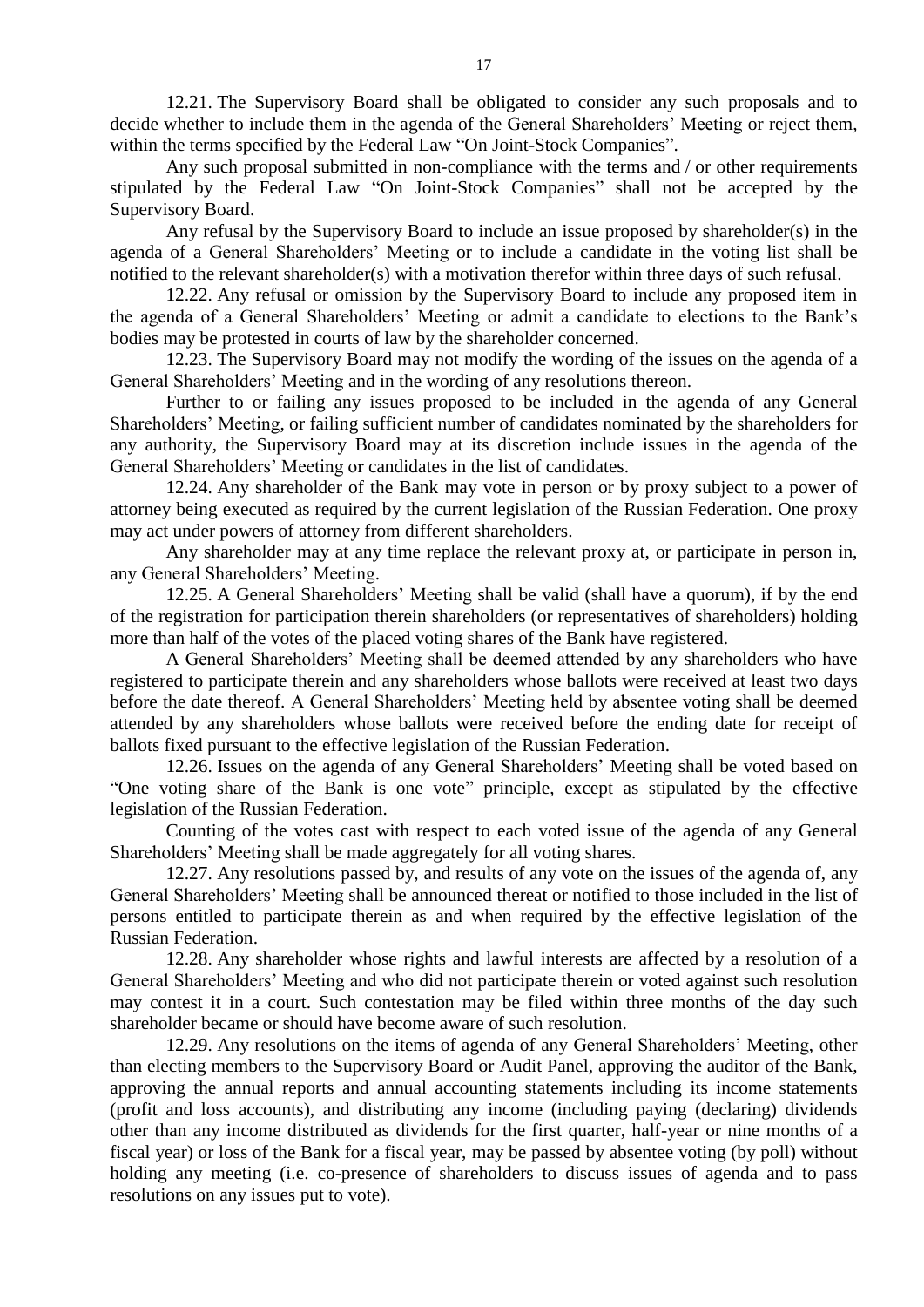12.30. Any resolution of a General Shareholders' Meeting passed by absentee voting (by poll) shall be deemed valid if at least a half of the Bank's voting shares were represented therein.

# *Procedure for organising an Extraordinary General Shareholders' Meeting*

12.31. Any extraordinary General Shareholders' Meeting shall be held by resolution of the Supervisory Board at its own discretion or on the request of the Audit Panel, the auditor of the Bank or any shareholder(s) aggregating at least 10% of the voting shares of the Bank as of the date of such request. Any extraordinary General Shareholders' Meeting shall be convened by the Supervisory Board.

12.32. Any extraordinary General Shareholders' Meeting requested by the Audit Panel, the auditor of the Bank or any shareholder(s) aggregating at least 10% of the voting shares of the Bank must be held within 40 days of such request. If the proposed agenda of the extraordinary General Shareholders' Meeting includes election to the Supervisory Board, such Bank's General Shareholders' Meeting must be held within 70 days of such request.

12.33. Any omission, within the term set out by the Federal Law "On Joint-Stock Companies", or refusal by the Supervisory Board to call an extraordinary General Shareholders' Meeting may be protested in courts of law by the Bank's bodies or persons requesting the calling thereof.

12.34. If, pursuant to a judgment made as set out in clause 12.33 hereof, an extraordinary General Shareholders' Meeting is held by the plaintiff, the cost of preparation and holding thereof may be reimbursed by resolution thereof at the expense of the Bank.

#### **SUPERVISORY BOARD**

12.35. The Supervisory Board shall carry out the general governance of the Bank's activities, except the matters reserved to the General Shareholders' Meeting.

12.36. The following matters shall be reserved to the Supervisory Board:

12.36.1. Setting priority activities for the Bank.

12.36.2. Calling annual and extraordinary General Shareholders' Meetings in due manner, except as stipulated by the Federal Law "On Joint-Stock Companies".

12.36.3. Approving the agenda of General Shareholders' Meetings.

12.36.4. Setting the date of making the list of persons entitled to participate in a General Shareholders' Meeting, and deciding any other matters reserved to it by the Federal Law "On Joint-Stock Companies" and related to preparation and holding of General Shareholders' Meetings.

12.36.5. Resolving to increase the Bank's charter capital by placing additional shares within the number and classes (types) of the authorised shares as set out by clause 6.3 hereof.

12.36.6. Placing additional shares by way of conversion of the Bank's preferred shares of a certain type convertible into ordinary shares or preferred shares of other types, if such placement is not related to an increase of the Bank's charter capital.

Resolving to place bonds and other emission securities of the Bank as permitted by the legislation of the Russian Federation, including convertible bonds and other convertibles, except where placement of convertible bonds and other convertibles is reserved by this Charter or the Federal Law "On Joint-Stock Companies" to the General Shareholders' Meeting.

12.36.7. Appraising monetary value of property, determining the placement price, or a procedure for determination thereof, and buy-back price of the Bank's emission securities where provided for by the legislation of the Russian Federation.

12.36.8. Resolving to buy back the Bank's shares (unless in connection with any reduction of the Bank's charter capital), bonds and any other emission securities where provided for by the legislation of the Russian Federation.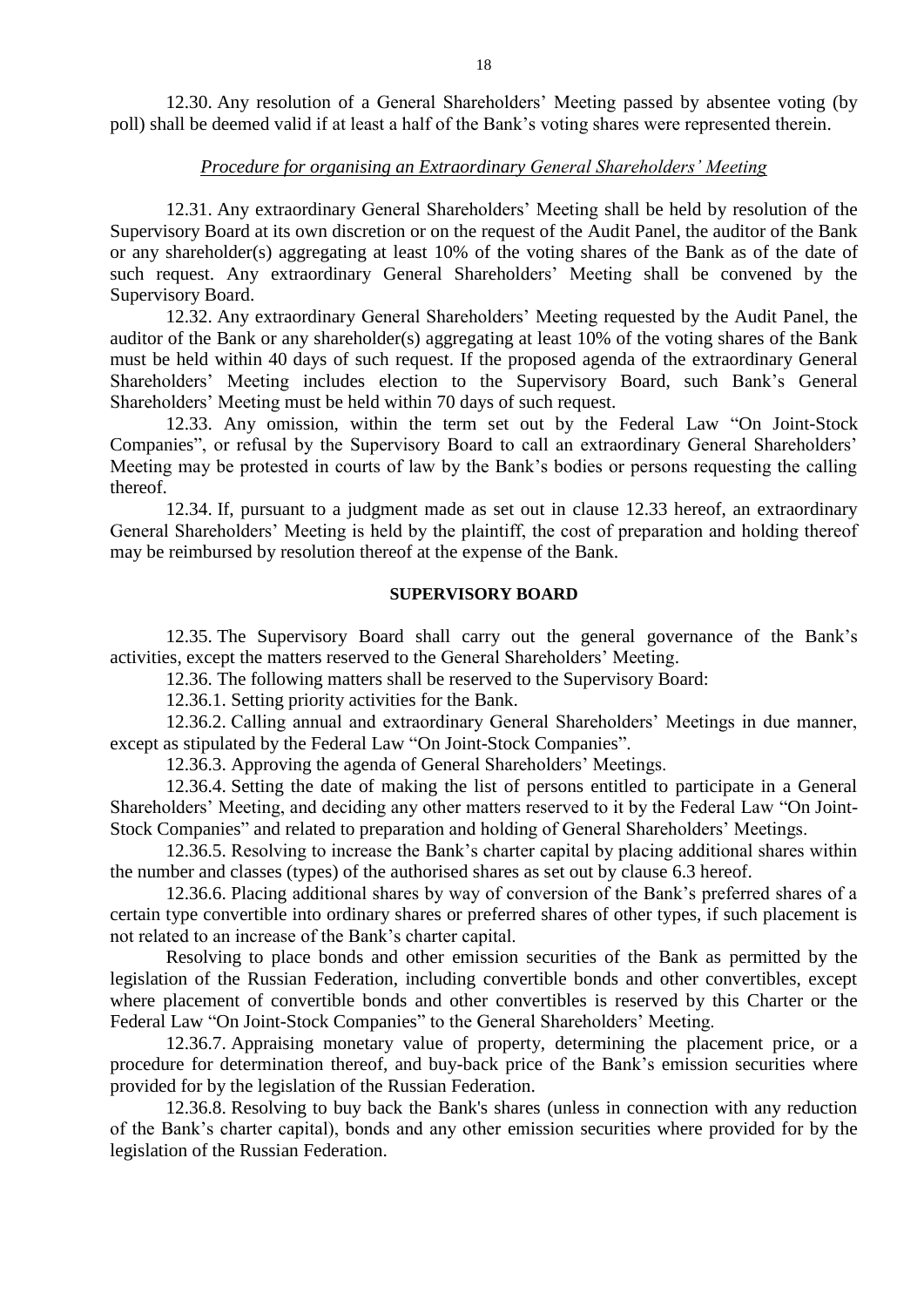12.36.9. Forming the Bank's executive bodies, in particular appointing, removing, and determining remunerations and compensations to be paid to, the Chairman of the Management Board and members of the Management Board.

12.36.10. Appointing and removing Deputy Chairmen of the Management Board as proposed by the Chairman of the Management Board.

12.36.11. Resolving to file requests with the Bank of Russia's regional agencies to approve candidacies of the Chairman of the Management Board, his Deputies, and members of the Management Board.

12.36.12. Recommending to the General Shareholders' Meeting the amount of remunerations and compensations for the members of the Audit Panel and determining the amount of fees for the services of the auditors firm.

12.36.13. Recommending to the General Shareholders' Meeting the amount of, and the method for payment of, dividends on the Bank's shares.

12.36.14. Approving bylaws of the Bank, except those reserved by the Federal Law "On Joint-Stock Companies" to the General Shareholders' Meeting and those reserved by this Charter to the executive bodies of the Bank.

12.36.15. Allocating the reserve fund and any other funds of the Bank.

12.36.16. Setting up and dissolving branches and representative offices of the Bank, and amending this Charter accordingly.

12.36.17. Approving interested party transactions where required by the effective legislation of the Russian Federation.

12.36.18. Approving major transactions where required by the effective legislation of the Russian Federation.

Major transactions may only be approved by a unanimous resolution of the Supervisory Board.

12.36.19. Appointing, removing, and approving the amount and conditions of remuneration for, the Head of Internal Audit and Control Division, approving the regulations on, considering and approving performance reports of, and approving working plans of, the Internal Audit and Control Division, and exercising any other powers related to organisation of internal control in the Bank set out in Article 14 hereof.

12.36.20. Resolving to appoint and remove the Corporate Secretary, and approving the Regulation on the Bank's Corporate Secretary.

12.36.21. Approving the Bank's registrar and the terms of contract with such registrar, and terminating any such contract.

12.36.22. Approving resolutions to issue securities, prospectuses and buy-back closing reports.

12.36.23. Approving the Bank's business plan for a year or a longer period and / or the annual budget or any material amendments to any of them.

12.36.24. Approving any transaction to be made by the Bank with any of its related parties, other than those made by the Bank on arm's length terms in the ordinary course of business with a value (per one transaction) less than 3 per cent of the Bank's Tier I Capital as calculated under the report on "International Convergence of Capital Measurement and Capital Standards" dated July 1988 of the Basel Committee on Banking Supervision, as amended from time to time, as at the last reporting date preceding the date of the transaction in question (the "Capital") or those subject to approval by the Supervisory Board or General Shareholders' Meeting as major or interested party transactions (interested parties being defined for the purpose of this clause hereof according to the International Financial Reporting Standard (IFRS) IAS 24 (Related Party Disclosure)).

12.36.25. Authorising any arrangement for the acquisition or disposal by the Bank of shares or other stock in legal entities and organizations where the consideration payable by or due to the Company exceeds 20 per cent of the Capital, whether in one or a series of transactions.

12.36.26. Approving any single transaction or series of related transactions for the disposal of any assets of the Bank of which the book (aggregate book) value as at the last reporting date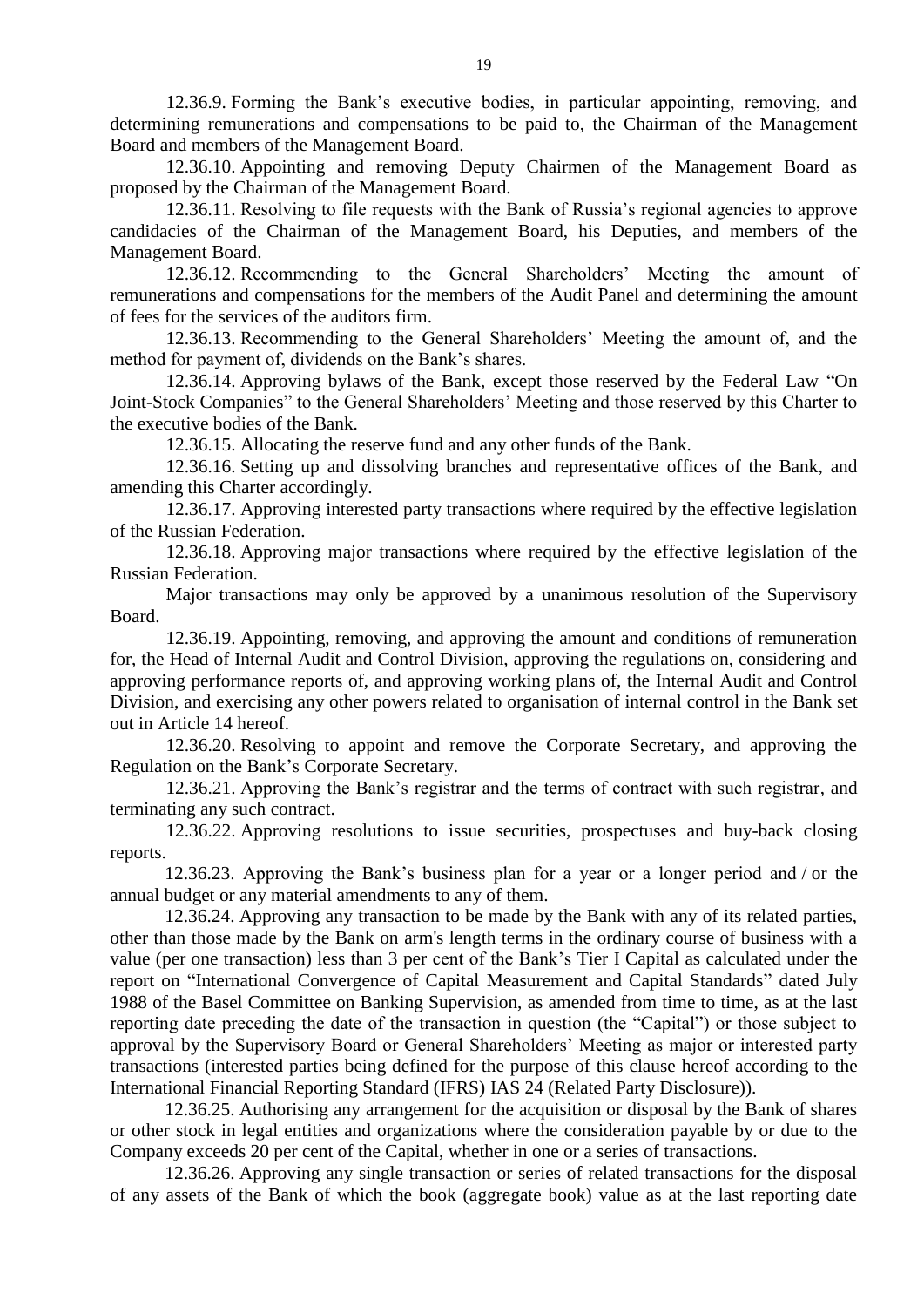exceeds 20 per cent of the Capital (excluding any such disposals contemplated in the annual budget of the Bank).

12.36.27. Approving any actions to be taken by the Bank (other than those contemplated in the annual budget of the Bank) whereby the Bank incurs any obligations to pay amounts exceeding in aggregate 20 per cent of the Capital in any financial year.

12.36.28. Approving creation by the Bank or its controlled persons of any subsidiaries or controlled persons of the Bank or approving the Bank's entering into any joint venture (for the purpose of this clause hereof, a joint venture is defined in accordance with the International Financial Reporting Standards (IFRS)).

12.36.29. Approving any single transaction or series of related transactions to be made by the Bank or its controlled persons whereby the Bank disposes, directly or indirectly, of all or any part of an equity interest held or, in the case of a related party within the meaning of IAS 24 (Related Party Disclosure), indirectly controlled by the Bank and representing more than 50 per cent of the capital of or voting shares in the relevant company or related party, if such transaction or transactions result(s) in the Bank owning less than 25 per cent of the capital of or voting shares in such company or related party.

12.36.30. Approving any single transaction or series of related transactions to be made by the Bank outside of the ordinary course of its business and giving rise to an obligation for the Bank to pay amounts in excess of 5 per cent of the Capital.

12.36.31. Approving any material transaction or series of related transactions, which are in aggregate material for the Bank, whereby the Bank acquires / disposes of any exclusive intellectual property rights or obtains / grants a license thereto.

12.36.32. Save for matters reserved to the General Shareholders' Meeting or dealt with elsewhere in this Charter, approving any single transaction or series of related transactions to be made by the Bank with a view to the placement or public circulation of, or of any foreign-law securities of a foreign issuer traded outside the Russian Federation and representing interest in, the shares or convertibles of the Bank.

12.36.33. Creating specific committees of the Supervisory Board: the strategic and finance committee, the audit committee (which shall, amongst other, supervise the Bank's banking risk management), the corporate governance, nominations and compensation committee, the capital markets committee, the corporate conflict resolution committee, the professional ethics committee and other committees.

The Supervisory Board shall determine the membership of the said committees, provided that the Strategic and Finance Committee, the Audit and Risk Committee and the Corporate Governance, Nominations and Compensation Committee must have at least one member who is an independent director of the Bank and no members who are not members of the Supervisory Board.

The quorum of, and the provisions for convening and holding, meetings of committees of the Supervisory Board must comply with the requirements to the quorum, convening and holding of the Supervisory Board meetings set out in clauses 12.43 - 12.45 hereof, unless required otherwise by the nature of the activity of any such committees.

12.36.34. Approving the policy for preventing, detecting and obstructing insider information abuse and market manipulation.

Reviewing and approving reports and the Bank's policy documents in respect of insider information access procedure, its confidentiality rules and control over compliance with statutory insider information requirements;

12.36.35. Approving the Bank's risk and capital management strategy, in particular with respect to ensuring adequate capital and liquidity to cover risks both for the Bank in whole and for individual lines of its business, and also approving, and controlling the fulfilment of, a process for managing the Bank's most critical risks;

12.36.36. Approving a process for applying banking risk management methods and quantitative risk evaluation models, including evaluation of the Bank's assets, liabilities and offbalance claims and liabilities, and stress testing scenarios and results;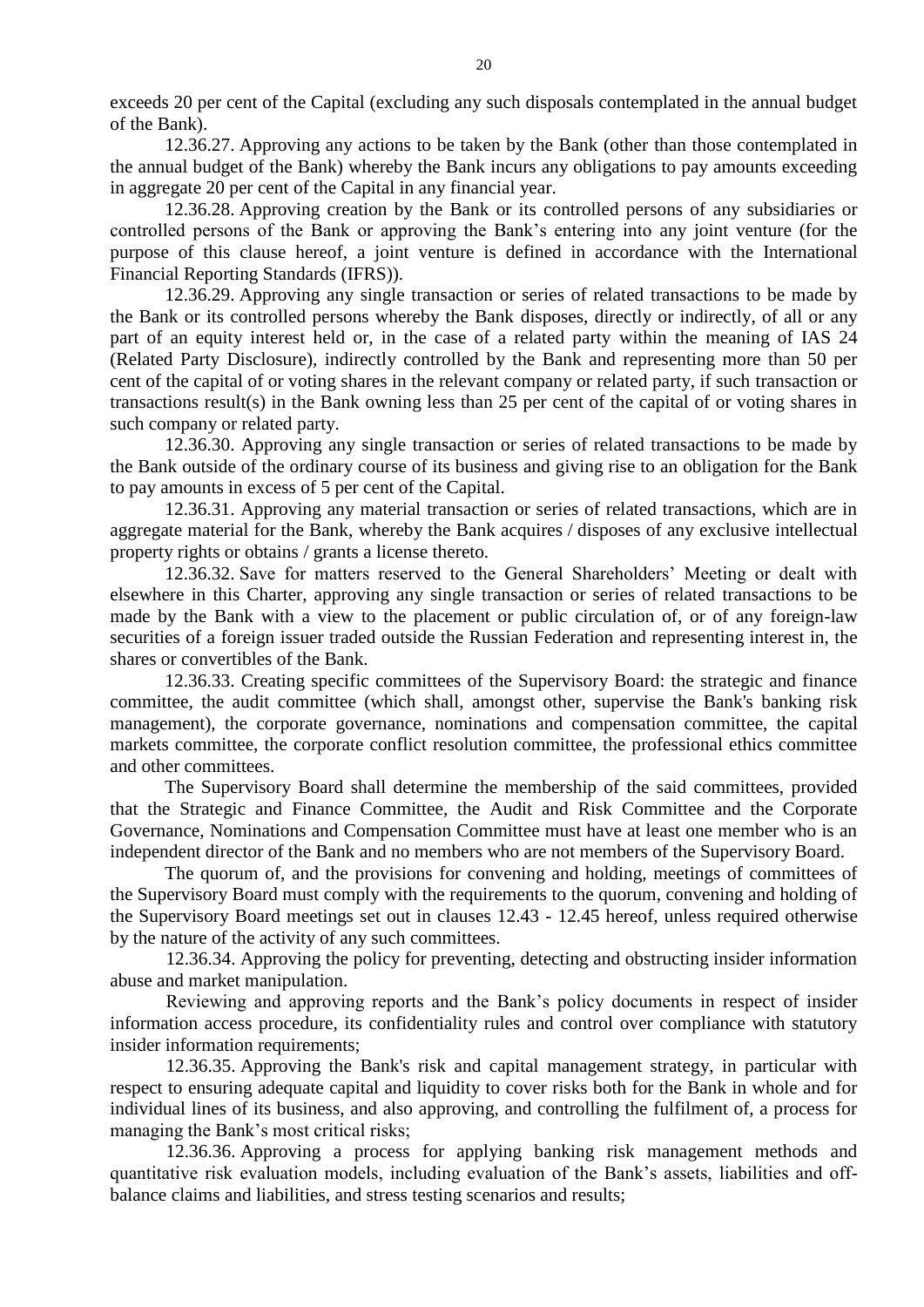12.36.37. Based on the Internal Audit and Control Division's reports, appraising the compliance by the Chairman of the Management Board and the Management Board with strategies and procedures approved by the Supervisory Board;

12.36.38. Deciding on Supervisory Board members' duties, in particular creating board committees, appraising its own performance and presenting results to the General Shareholders' Meeting;

12.36.39. Approving the Bank's HR policy in accordance with applicable legislation of the Russian Federation;

12.36.40. Applying for listing of the Bank's shares and/or convertibles;

12.36.41. Any other matters contemplated by this Charter and the effective legislation of the Russian Federation.

No matters reserved to the Supervisory Board may be referred to any executive bodies of the Bank.

12.37. The Supervisory Board must have at least 5 (Five) members. If the number of holders of the Bank's voting shares exceeds 1,000 (One thousand), the Supervisory Board may not have less than 7 (Seven) members. If the number of holders of the Bank's voting shares exceeds 10,000 (Ten thousand), the Supervisory Board may not have less than 9 (Nine) members.

12.38. Members of the Supervisory Board shall be elected by any annual General Shareholders' Meeting for the term until the next annual General Shareholders' Meeting and may be re-elected an unlimited number of times.

The members of the Supervisory Board shall be elected by cumulative voting.

Under cumulative voting, votes owned by each shareholder shall be multiplied by the number of the persons to be elected to the Supervisory Board. Any shareholder may cast all the votes so calculated for one or more candidates to the Supervisory Board.

The candidates to get the largest number of the votes shall be deemed elected to the Supervisory Board.

By resolution of the General Shareholders' Meeting, any members of the Supervisory Board may be removed before term.

The Supervisory Board members may only be natural persons.

No member of the Supervisory Board needs to be a shareholder of the Bank. Members of the Management Board may not hold more than one quarter of the membership of the Supervisory Board. The Chairman of the Management Board may not be the Chairman of the Supervisory Board.

It is permitted to elect independent directors of the Bank to the Supervisory Board.

Independent directors of the Bank are those Supervisory Board members who have no direct or indirect relationship with the Bank other than membership on the Supervisory Board and who:

(1) are not, and have not been in the past 5 years, employed by the Bank or its affiliates. In this clause, "affiliates" means with respect to any person, any individuals or entities directly or indirectly controlling, controlled by or under common control with, that person. For the purposes of this clause, "control" means the power of an individual or entity, whether independently or jointly with other individuals or entities, directly or indirectly (through third parties), to influence activities of entities and / or individuals (including to direct the management or business policies of an entity through the direct or indirect ownership of more than 20% of its capital and / or by contract made between that individual or entity and the other individual(s) and  $/$  or entity(ies));

(2) are not affiliated with any non-profit organisation that receives significant funding from the Bank or its affiliates;

(3) do not receive and have not received in the past 5 years, any additional payments from the Bank or its affiliates other than their remuneration, and reimbursement of expenses related to their service, as Supervisory Board members (such remuneration and reimbursement related to their service as Supervisory Board members may not constitute a significant portion (share) of any such independent director's total income for the calendar year in which such remuneration and reimbursement were paid);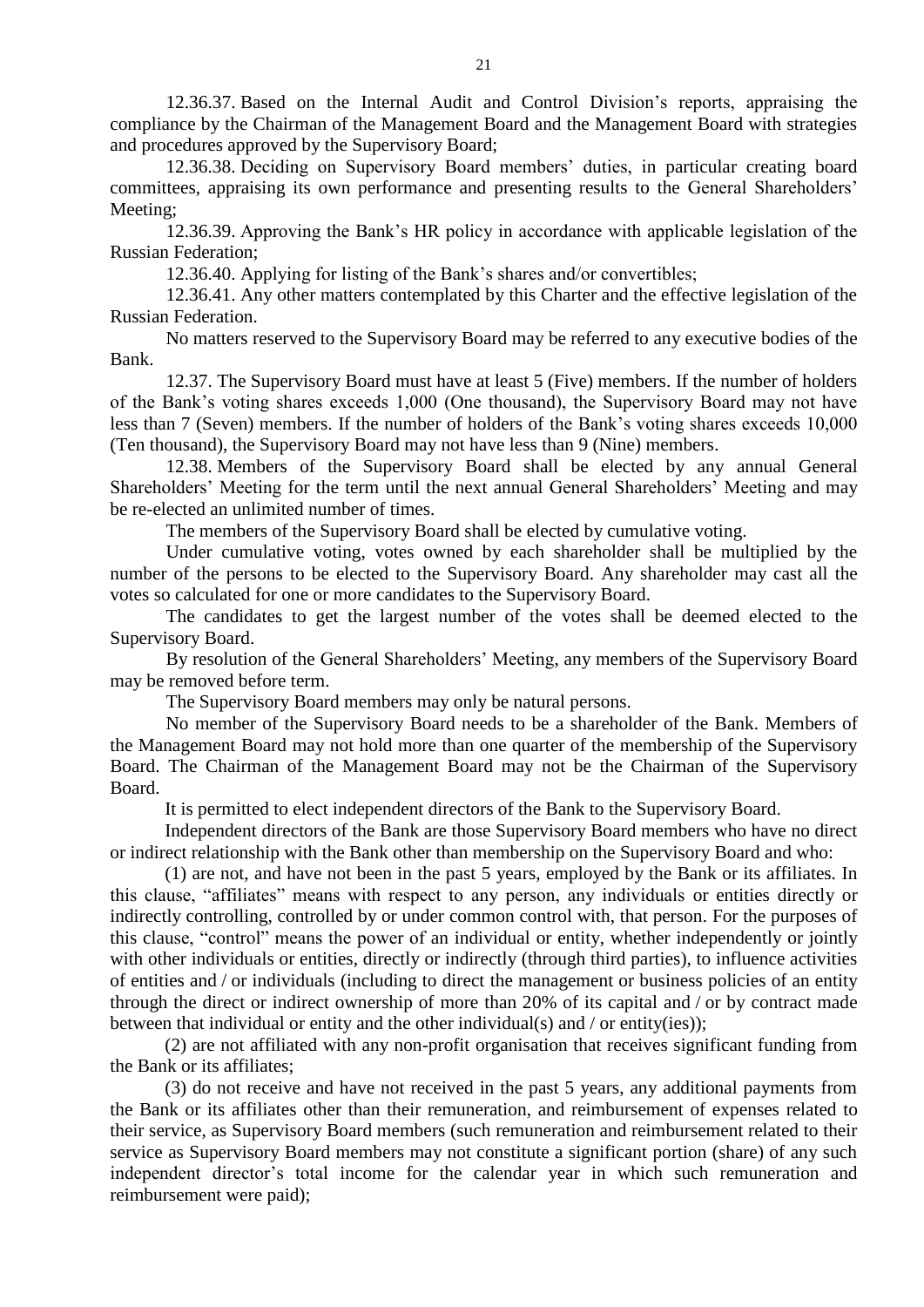(4) do not participate in any employee pension programme (plan) or share option programme (plan) of the Bank or any of its affiliates;

(5) are not employed as the sole executive body or a member of the collective executive body of another entity where any of the members of the Bank's collective executive body serve on that entity's board of directors (supervisory board);

(6) are not, nor have been at any time during the past 5 years, employed by or affiliated with an auditor of the Bank or any of its affiliates;

(7) do not hold, and are not members of a management body of any entity, or general partners of any general partnership, or members of a business partnership, or partners (members) of an entity incorporated under foreign law in a legal form similar to that of general partnership or business partnership, and cannot give binding instructions to or otherwise direct the activities of an entity that holds, any significant (more than 2%) portion of the outstanding shares in the Bank or shares / interests in the capital of any of its affiliates;

(8) are not members of the immediate family, guardians or trustee of any individual who would not meet any of the tests set out in (1)-(7) of this clause, nor assistants to any such individual who is of age, legally capable and placed under guardianship, nor executors of estate of any such individual who has been declared missing, nor administrators or trustees of estate of any such individual who is or has been declared deceased.

(9) have not served on the Supervisory Board for more than 7 (seven) years.

Starting from the date of approval of the annual report of the Bank for 2012, those who have been independent directors of the Bank since the date of approval of its previous annual report at the General Shareholders' Meeting and nominees to the Supervisory Board who can be qualified as independent directors of the Bank if elected to the Supervisory Board by the annual General Shareholders' Meeting which approves the given annual report of the Bank, shall be identified therein.

The criteria for qualification of Supervisory Board members as independent directors of the Bank for the purposes of approving interested party transactions shall be as required by the legislation of the Russian Federation without any reference to the provisions of this clause.

12.39. Members of the Supervisory Board shall elect one of them as the Chairman of the Supervisory Board by a majority of votes of the total of the members present at the meeting of the Supervisory Board.

The Chairman of the Supervisory Board shall organise operation of the said management body, call, chair and procure keeping of the minutes of, its meetings.

Functions of the absent Chairman of the Supervisory Board shall be delegated to one of the members of the Supervisory Board by resolution of the Supervisory Board.

12.40. Meetings of the Supervisory Board shall be called by its Chairman at his own discretion or by request of any member of the Supervisory Board, the Audit Panel, the auditors firm, the Management Board or the Chairman of the Management Board.

12.41. The procedure for calling and holding meetings of the Supervisory Board shall be stipulated by the Bank's bylaws.

12.42. Meetings of the Supervisory Board may be held with or without physical presence. The Supervisory Board shall count the written opinion of any Supervisory Board member absent from the relevant meeting towards quorum of that meeting and in any voting thereat.

Notice of each meeting of the Supervisory Board together with its agenda, proposed resolutions on the items of such agenda, materials and information necessary for the Supervisory Board members to make well-grounded resolutions on the items of agenda of the forthcoming Supervisory Board meeting, shall be circulated to the Supervisory Board members at least 15 (Fifteen) days in advance of such meeting.

The requirement of the foregoing paragraph shall not apply where the Supervisory Board is required to make a decision within its competence in circumstances in which the foregoing requirement cannot be observed, such notice requirements may be waived with the unanimous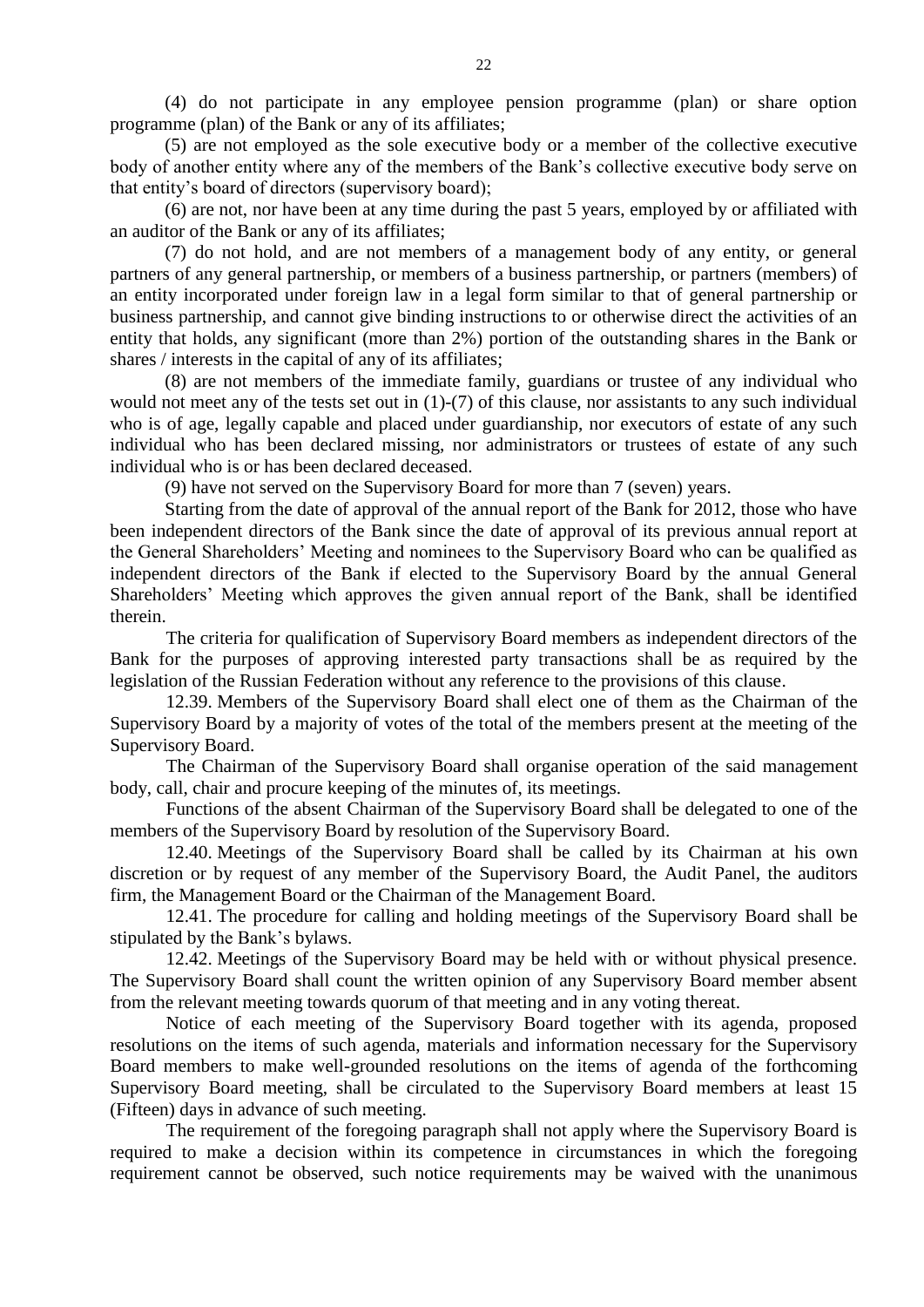written approval of all Directors, provided that the Supervisory Board members have unanimously waived such requirement.

Each member of the Supervisory Board may participate in any Supervisory Board meeting held by way of physical presence by telephone or video conference subject to a reasonable notice thereof to be given to the Bank. The chairman of any Supervisory Board meeting shall ensure audio or video recording of observations and voting of any Supervisory Board member participating by telephone or video conference. The material carrier of any such audio or video record shall be filed with the minutes of such meeting.

The Supervisory Board shall meet at least once every calendar quarter according to a schedule fixed by its resolution. Each Supervisory Board meeting shall confirm the date of the next Supervisory Board meeting as per the schedule of Supervisory Board meetings or fix another date of the next Supervisory Board meeting.

12.43. The quorum for any (including any adjourned) meeting of the Supervisory Board shall be a majority of the elected members thereof.

If the number of the Supervisory Board members falls below the quorum stipulated hereby, the Supervisory Board shall call an extraordinary General Shareholders' Meeting to elect new members to the Supervisory Board.

The Chairman of the Supervisory Board shall adjourn any inquorate Supervisory Board meeting to the same time and place and with the same agenda on a day falling not earlier than 10 (ten) days but no later than 21 (twenty-one) days thereafter.

12.44. Any resolution on the items of agenda of any meeting of the Supervisory Board shall be passed by a majority of votes of the members attending the meeting, unless a greater number of votes is required by the Federal Law "On Joint-Stock Companies", this Charter or a bylaw of the Bank setting out the provisions for convening and holding Supervisory Board meetings.

Each member of the Supervisory Board shall have one vote. No transfer of vote from one member of the Supervisory Board to another shall be permitted.

# **CHAIRMAN OF THE MANAGEMENT BOARD**

12.45. The Chairman of the Management Board is the sole executive body of the Bank governing the current activities of the Bank.

12.46. All matters related to the day-to-day management of the Bank's activities shall be reserved to the Chairman of the Management Board, unless reserved to the General Shareholders' Meeting or the Supervisory Board.

The Chairman of the Management Board shall:

– without any power of attorney, represent the Bank in any institutions, enterprises and organisations in the Russian Federation and abroad, and make any agreements whatsoever and any other transactions on behalf of the Bank;

– dispose of the Bank's property to the extent permitted by the effective legislation of the Russian Federation;

– open correspondent and any other accounts with other banks including foreign banks;

– ensure accounting and reporting in the Bank, and compliance of banking operations with the effective legislation of the Russian Federation, and be liable for the performance of the said duties imposed on him by federal laws;

– approve the Bank's staff chart, hire and dismiss employees of the Bank (as well as appoint and dismiss the Chief Accountant, grant incentives to and impose sanctions on the Bank's staff under the effective legislation of the Russian Federation;

– issue orders and directions binding on all of the Bank's employees on any issues of the Bank's activities;

– issue powers of attorney to the Bank's employees, whether sub-delegable or not;

– exercise powers related to organisation of internal control in the Bank defined in Article 14 hereof;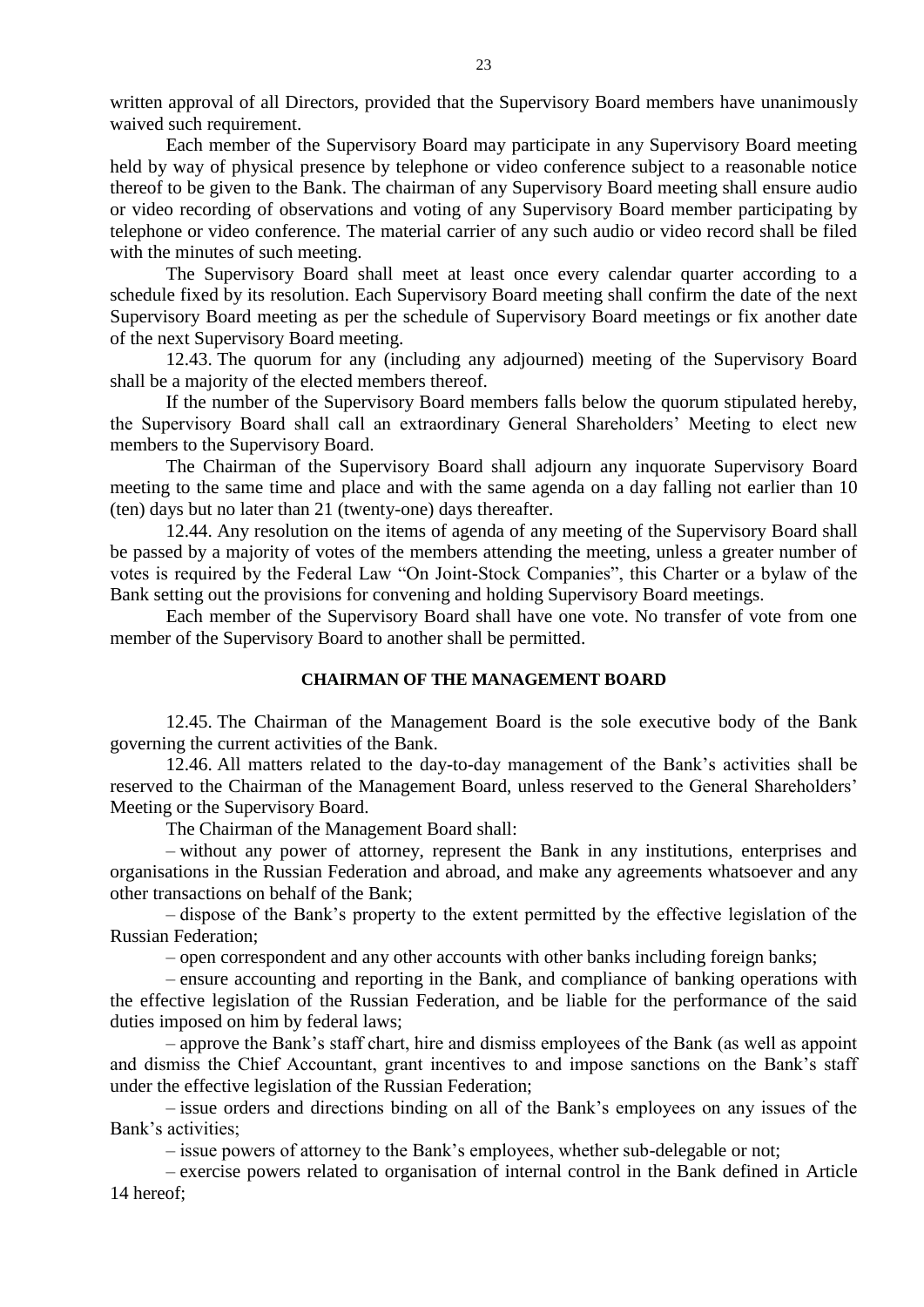– sets the coupon rate for (coupon income on) any bonds of the Bank;

– approves securities issue completion reports;

– resolve any other issues arising out of the current activities of the Bank.

12.47. In case of temporary absence of the Chairman of the Management Board, his functions shall be performed by a First Deputy Chairman of the Management Board or by a Deputy Chairman of the Management Board appointed Acting Chairman of the Management Board by an order of the Bank.

During the absence of the Chairman of the Management Board, the Acting Chairman of the Management Board shall exercise the rights and perform the duties of the Chairman of the Management Board stipulated by this Charter and by legislation of the Russian Federation.

12.48. Rights and duties of the Chairman of the Management Board shall be as set out by this Charter and by a contract made under the effective legislation of the Russian Federation and signed on behalf of the Bank by the Chairman of, or a person authorised by, the Supervisory Board.

12.49. The Chairman of the Management Board shall bear full pecuniary responsibility for any direct actual damage caused to the Bank.

Where so stipulated by federal laws, the Chairman of the Management Board shall indemnify the Bank for any loss incurred due to his guilty actions. Any such loss shall be calculated under provisions of the civil laws of the Russian Federation.

12.50. The Chairman of the Management Board shall be responsible for organising the Bank's internal control for anti-money laundering and combating financing of terrorism under the effective legislation of the Russian Federation.

#### **MANAGEMENT BOARD**

12.51. The Management Board is a collective executive body of the Bank to be formed by resolution of the Supervisory Board of at least 5 (five) persons and acting under this Charter and a regulation as approved by the General Shareholders' Meeting setting out terms and procedure for calling and holding the meetings of, and a decision-making procedure for, the Management Board.

The quorum for any meetings of the Management Board shall be constituted by at least a half of the members thereof approved by the Supervisory Board. If the number of the Management Board's members falls below a half of the number needed for such quorum, the Supervisory Board shall approve a new membership of the Management Board.

12.52. The following matters shall be reserved to the Management Board:

– ensuring implementation of any resolutions of the General Shareholders' Meeting and the Supervisory Board, and any recommendations of the Audit Panel;

– approving interest rates, contract prices and charges for banking services;

– setting out the organisational structure and the total number of staff of the Bank, and considering the Bank's staff chart;

– forming committees for any activities of the Bank and delegating thereto some of the powers of the Management Board under respective committee regulations approved by the Management Board;

– delegating to officers of organisational units some of the powers of the Management Board under regulations on the respective organisational units;

– deciding on any matters related to opening and closing of internal organisational units;

– approving internal regulations: credit, accounting and other policies, instructions, regulations, procedures, manuals, guidelines and rules;

– defining the types and the list of information pertaining to the Bank's commercial secrecy;

– exercising the powers related to organisation of internal control in the Bank defined by Article 14 hereof;

– deciding on acquisition or disposal by the Bank of any interest in the authorised (or joint) capital (or unit fund) of another commercial organisation or any block of ordinary shares of another joint-stock company;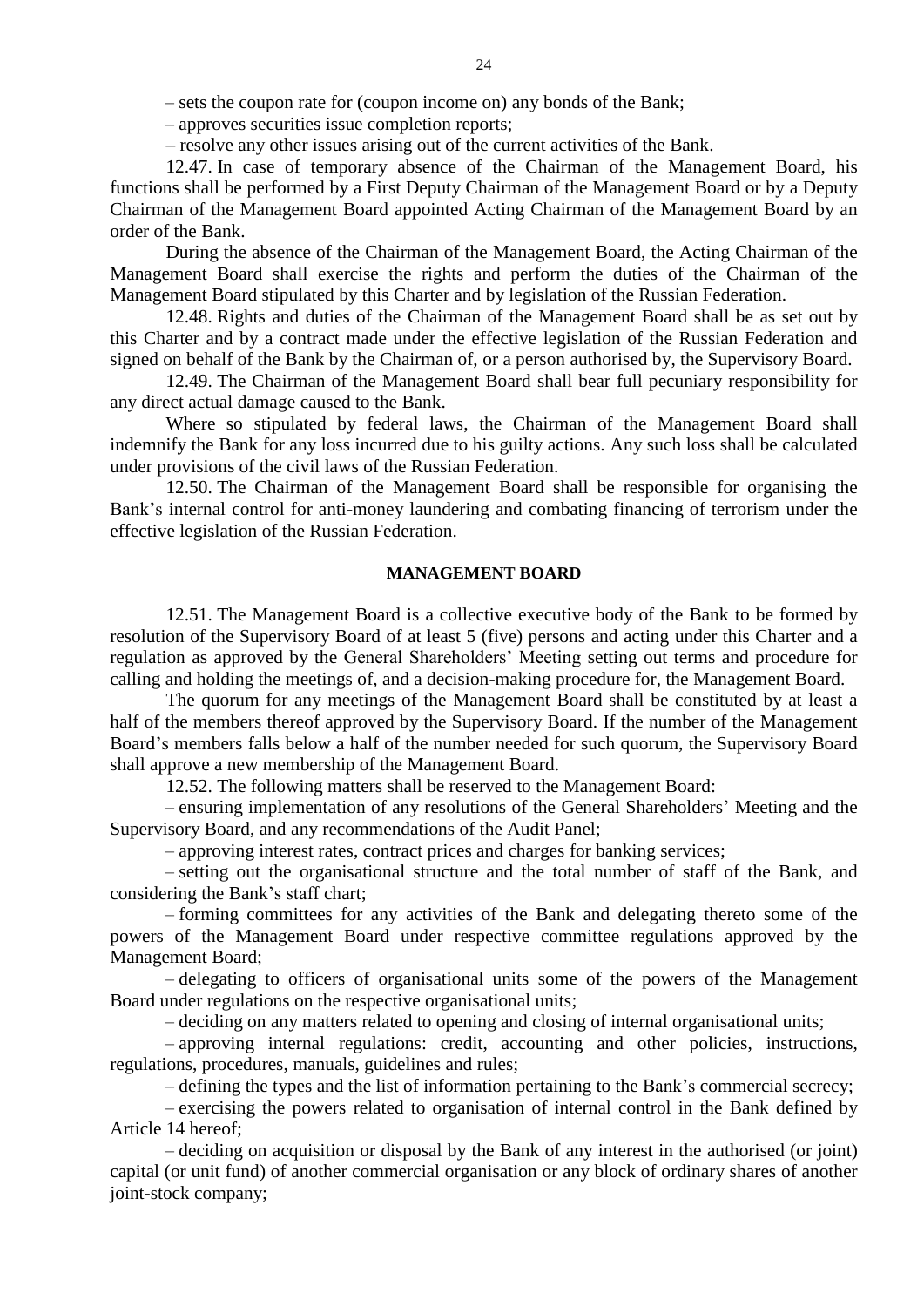– considering and transacting any other matters referred to the Management Board by the Chairman of the Management Board.

12.53. Members of the Management Board shall be approved by the Supervisory Board as recommended by the Chairman of the Management Board.

12.54. Affairs of the Management Board shall be directed by the Chairman of the Management Board.

12.55. Any resolutions on the issues of the agenda of any meetings of the Management Board shall be passed by a simple majority of the votes of its members present at the meeting. Each member of the Management Board shall have one vote for any issue on the agenda of any meeting of the Management Board. In case of any voting tie, the Chairman of the Management Board shall have a casting vote. No member of the Management Board may transfer his right to vote to any other person being a fellow member or not.

12.56. Rights and duties of the members of the Management Board shall be as set out by the effective legislation of the Russian Federation, the Regulation on the Management Board as approved by the General Shareholders' Meeting and a contract made between each such member and the Bank. Any such contract shall be signed on behalf of the Bank by the Chairman of, or by a person authorised by, the Supervisory Board.

### **Article 13. CONTROL OVER FINANCIAL AND BUSINESS ACTIVITIES OF THE BANK**

13.1. The control over the Bank's financial and business activities shall be exercised by the Audit Panel composed of 3 (three) persons elected by any General Shareholders' Meeting for the term until the next annual General Shareholders' Meeting.

No members of the Audit Panel may be at the same time members of the Supervisory Board and / or the Management Board, or hold any other offices in the Bank's management.

Any shares held by members of the Supervisory Board or by the Bank's management may not vote in elections of members of the Audit Panel.

13.2. Members of the Audit Panel shall be responsible for any abusive performance of their duties as stipulated by the current legislation of the Russian Federation.

13.3. In performing its functions, the Audit Panel may engage any experts not employed by the Bank. The Chairman of the Audit Panel shall be responsible for any actions of any such engaged experts.

13.4. The Audit Panel shall inspect the Bank's compliance with applicable laws and regulations, arrangement of the Bank's internal control, legality of operations made by the Bank (by total or sample inspection) and the state of cash and property.

The operational guide and the competence of the Audit Panel shall be set out by the Regulation on the Audit Panel approved by the General Shareholders' Meeting.

13.5. The Audit Panel shall submit to the General Shareholders' Meeting a report on revision of the Bank's financial and economic activities, and an opinion on accuracy of the Bank's annual accounting statements to be presented to the General Shareholders' Meeting for approval.

13.6. A revision of the financial and economic activities of the Bank shall be carried out with respect to its annual results and at any time at the discretion of the Audit Panel, by resolution of the General Shareholders' Meeting, by resolution of the Supervisory Board or by request of any shareholder(s) aggregating at least 10% of the voting shares of the Bank.

13.7. The Audit Panel shall mandatorily review the Bank's annual accounting reports and balance sheets before approval thereof by the General Shareholders' Meeting. The General Shareholders' Meeting may not approve the Bank's annual accounting reports and balance sheets without an opinion of the Audit Panel.

During a year, the Audit Panel shall review business activities of the Bank as requested by the General Shareholders' Meeting or the Supervisory Board.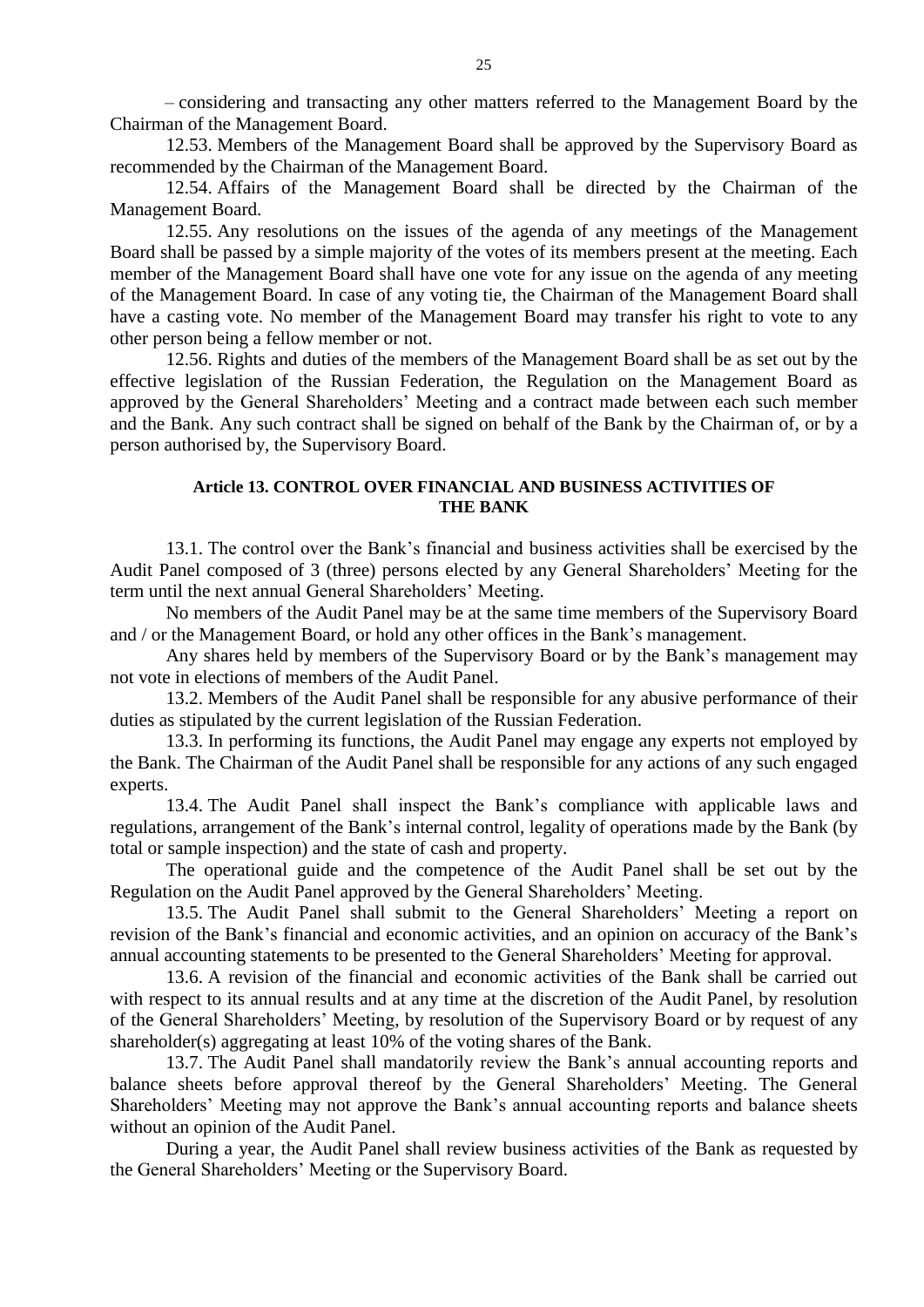13.8. If a revision of the Bank's financial and economic activities has identified any threats to the interests of the Bank or its depositors, or any misuse by the officers, the Audit Panel shall require an extraordinary General Shareholders' Meeting to be called.

13.9. Documented findings of revisions of the Bank's financial and economic activities shall be submitted by the Audit Panel to the Supervisory Board for consideration and to the Chairman of the Management Board for acting thereon.

13.10. The Bank's activities shall be supervised and controlled by the Bank of Russia and any other bodies authorised to do so by the legislation of the Russian Federation.

13.11. To review, and confirm the accuracy of, the annual financial statements, the Bank shall engage on an annual basis a professional auditors firm disinterested in affairs of the Bank or its shareholders (external audit) and holding membership in a self-regulated organisation listed in the state register of self-regulated auditors' organisations.

The auditors firm shall be approved by the General Shareholders' Meeting. Fees for its services shall be determined by the Supervisory Board.

The Bank shall be audited in accordance with the legislation of the Russian Federation and the international financial reporting standards (IFRS) under contracts made with auditors firms.

Any opinions prepared by the Audit Panel and the auditors firm based on the results of any revision of the Bank's financial and economic activities shall cover:

– confirmation of the accuracy of the data contained in the reports and other financial documents of the Bank;

– any non-compliance by the Bank with accounting and financial reporting rules set out by statutory acts of the Russian Federation or with statutory acts of the Russian Federation applicable to its business activities.

The auditors' report on the review of the Bank's annual financial statements in compliance with the legislation of the Russian Federation shall be filed with the Central Bank of the Russian Federation as and when required by the effective legislation of the Russian Federation.

# **Article 14. THE BANK'S INTERNAL CONTROL**

14.1. An internal control system shall operate in the Bank in order to protect the Bank's customers and investors' interests by means of controlling the Bank employees' compliance with the legislation of the Russian Federation, including that of anti-money laundering and combating financing of terrorism, and compliance with regulations and standards governing the professional practice, ensuring the level of safety adequate to the nature of the Bank's operations and mitigating the risks of bank activities.

14.2. The Bank's internal control system shall be organised in compliance with the requirements of the regulations of the Bank of Russia. The Supervisory Board shall be responsible for setting up and maintaining an efficient internal control system.

14.3. Internal control shall be carried out, within the powers defined by the Bank's constituent and internal documents, by:

– the General Shareholders' Meeting;

– the Supervisory Board;

– the Management Board;

– the Chairman of the Management Board and his deputies (First Deputy Chairmen of the Management Board, Deputy Chairmen of the Management Board);

– the Chief Accountant (his deputies);

– the Audit Panel;

– the Audit and Risk Committee of the Supervisory Board;

– the Bank's units and employees responsible for internal control as authorised by the Bank's internal documents:

– the Internal Audit and Control Division (acting as an internal control service provided for in the Bank of Russia's regulations);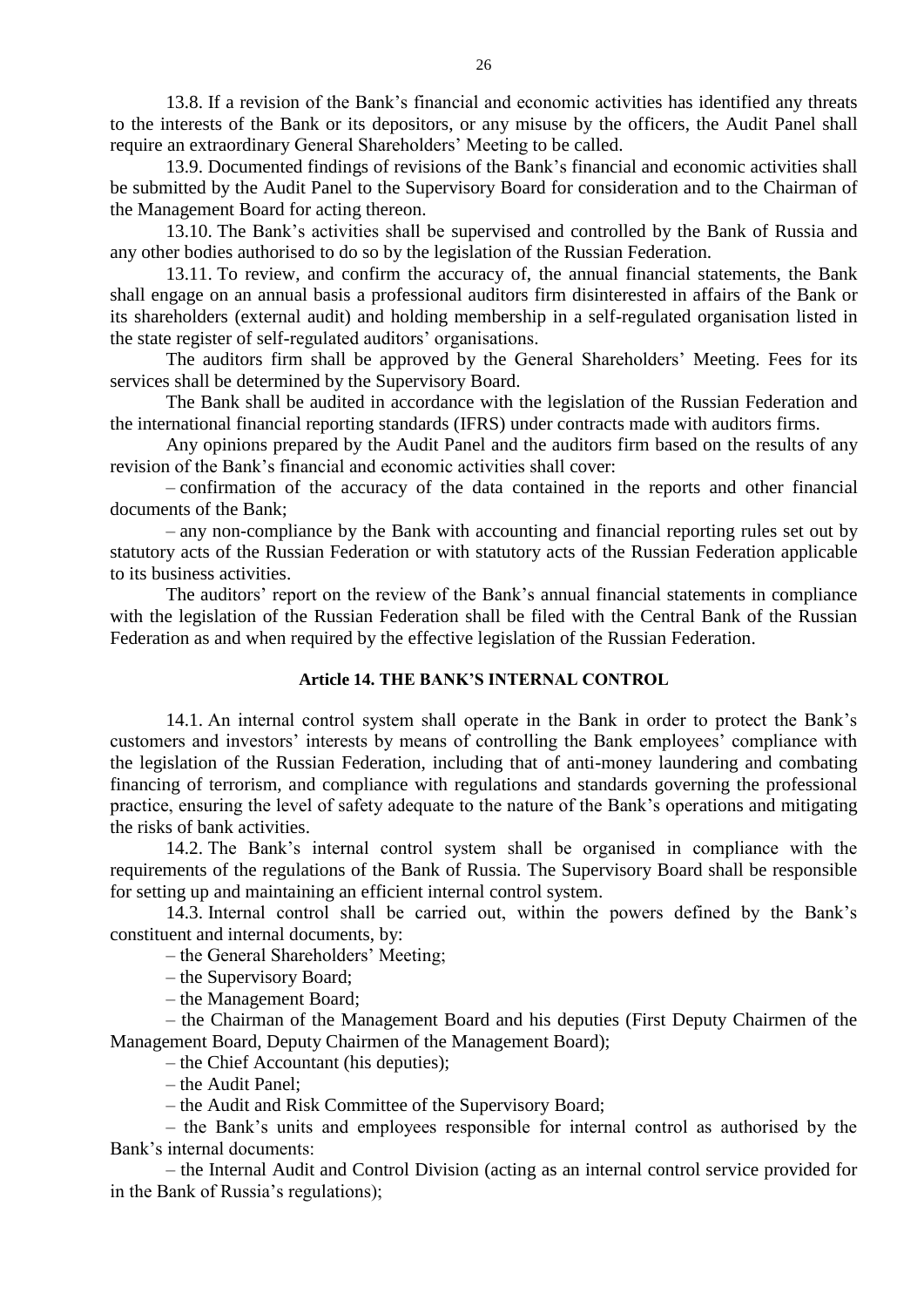– the Compliance Officer in charge for internal control for anti-money laundering and combating financing of terrorism;

– stock market professional participant comptroller;

– other units as may be required by the nature and the scale of the Bank's business.

14.4. In relation to internal control, the General Shareholders' Meeting is authorised to:

– approve bylaws on performance of internal control by the Bank's executive bodies.

– elect, remove, and determine remunerations and compensations for the members chairperson of, and approve any Regulations on, the Audit Panel.

14.5. Formation of the Supervisory Board is set out in Article 12 hereof and in the Regulations on the Supervisory Board as approved hereunder.

In relation to internal control, the Supervisory Board is authorised to:

– ensure setting up and maintaining of an efficient internal control system;

– review and approve any documents related to the set-up of the internal control system;

– appraise efficiency of the internal control and discuss any issues of internal control and any measures of improving its efficiency with the Bank's executive bodies;

– ensure the Bank's executive bodies' compliance with any recommendations or comments of the Internal Audit and Control Division, the auditors' firm or the supervisory authorities;

– oversee performance of activities of the Internal Audit and Control Division;

– review measures taken to comply with any recommendations and to remedy any irregularities identified in the Bank's business as reported by the Internal Audit and Control Division at least twice a year;

– evaluate the internal control system's adequacy to any changes to the nature, scale and circumstances of the Bank's business;

– review the Stock Market Professional Participant Comptroller's quarterly performance reports;

– approve the amount and conditions of remuneration for the Head of Internal Audit and Control Division

– approve working plans of the Internal Audit and Control Division.

14.6. Formation of the executive bodies of the Bank, in particular the appointment and removal of the Chairman of the Management Board and the members of the Management Board, are set out in Article 12 hereof and the Regulations on the Management Board and the Chairman of the Management Board as approved hereunder.

In relation to internal control, the Management Board and the Chairman of the Management Board are authorised to:

– define responsibilities for implementation of any resolutions of the Supervisory Board, to implement the Bank's strategy and policy in relation to set-up and performance of the internal control;

– authorise managers of the respective structural units to develop internal control policies, and control performance thereof;

– review compliance of the Bank's business with the internal control regulations, and to evaluate the adequacy of such regulations to the nature and the scale of the Bank's business;

– assign functions to the units and employees responsible for specific aspects (forms and methods) of internal control;

– review the materials and findings of regular internal control performance appraisals;

– set up efficient communication systems enabling provision of users with relevant information;

– ensure performance of a system for control over remediation of any irregularities or deficiencies identified in the internal control and appraise success of any such remediation.

The Deputy Chairmen of the Management Board (First Deputy Chairmen of the Management Board, Deputy Chairmen of the Management Board) are directed by the Chairman of the Management Board in relation to the internal control.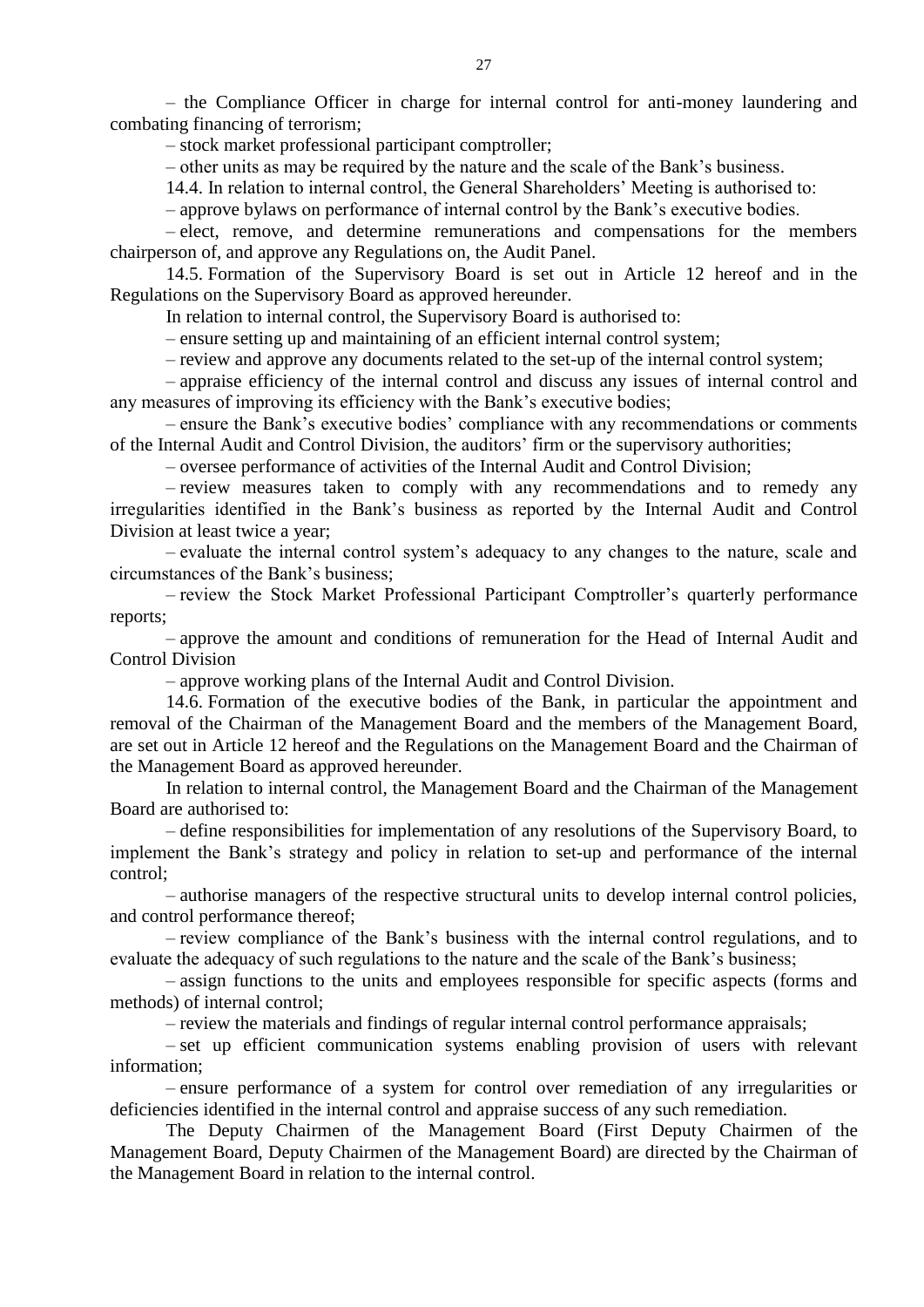14.7. The Chief Accountant and his deputies shall be appointed and removed by the Chairman of the Management Board.

In relation to internal control, the Chief Accountant and his deputies are authorised to:

– set the accounting policy of the Bank in compliance with regulations of the Bank of Russia and the current legislation of the Russian Federation;

– ensure true, complete, fair and up-to-date recording of the Bank's operations in the accounting books;

– ensure timely submission of the true and complete accounting statements and other information under the current statutes to state authorities and other persons, bodies and organisations as required by federal laws;

– monitor the compliance of the undertaken operations with the current legislation of the Russian Federation and regulations of the Bank of Russia;

– assign responsibilities for the safekeeping, and control any transfers, of the Bank's property, and the performance of the Bank's obligations.

14.8. Formation and authority of the Audit Panel are set out in Article 13 hereof and the Regulation on the Audit Panel approved hereunder.

In relation to internal control, the Audit Panel may:

– audit the Bank's financial and economic activities;

– review the Bank's compliance with the accounting and other statutes of the Russian Federation;

– audit the trueness of information contained in any statements and any other financial documents of the Bank

14.9. Formation and authority of the Audit and Risk Committee of the Supervisory Board shall be as set out in the Regulation on the Audit and Risk Committee of the Supervisory Board approved by the Supervisory Board as provided for hereby.

In relation to internal control, the Audit and Risk Committee of the Supervisory Board may:

– advise the Supervisory Board as to the proposed auditor of the Bank, maximum remuneration for such auditor, and type and scope of its services, including associated services;

– approve any report(s) of the auditor(s) produced in respect of the Bank's accounting (financial) statements mandatorily made in accordance with the legislation of the Russian Federation and international financial reporting standards (IFRS);

– monitor the scope of audit procedures and appraise auditor's impartiality and independence. In doing so, the Audit and Risk Committee of the Supervisory Board may not restrict the liberty and independence of the auditor's appraisal and shall procure that a complete and fair account of any issues found in the Bank's business is given to the Supervisory Board;

– consider any written reports, internal notes and statements of the Audit Panel on any irregularities identified from time to time in the Bank's business and advise the Supervisory Board as to prevention of any such irregularities in future;

– advise the Supervisory Board as to the amount of, and conditions for, remuneration of the Head of the Internal Audit and Control Division;

– preliminary review of activity plans and reports of the Internal Audit and Control Division.

14.10. The Compliance Officer in charge for internal control for anti-money laundering and combating financing of terrorism shall be appointed and removed by the Chairman of the Management Board.

In relation to internal control, the Compliance Officer is authorised to:

– develop and ensure implementation of the regulation on internal control for anti-money laundering and combating financing of terrorism;

– develop internal control policies and other corporate measures for such purposes;

– ensure reporting to the relevant authority under the Federal Law "On Anti-money Laundering and Combating Financing of Terrorism".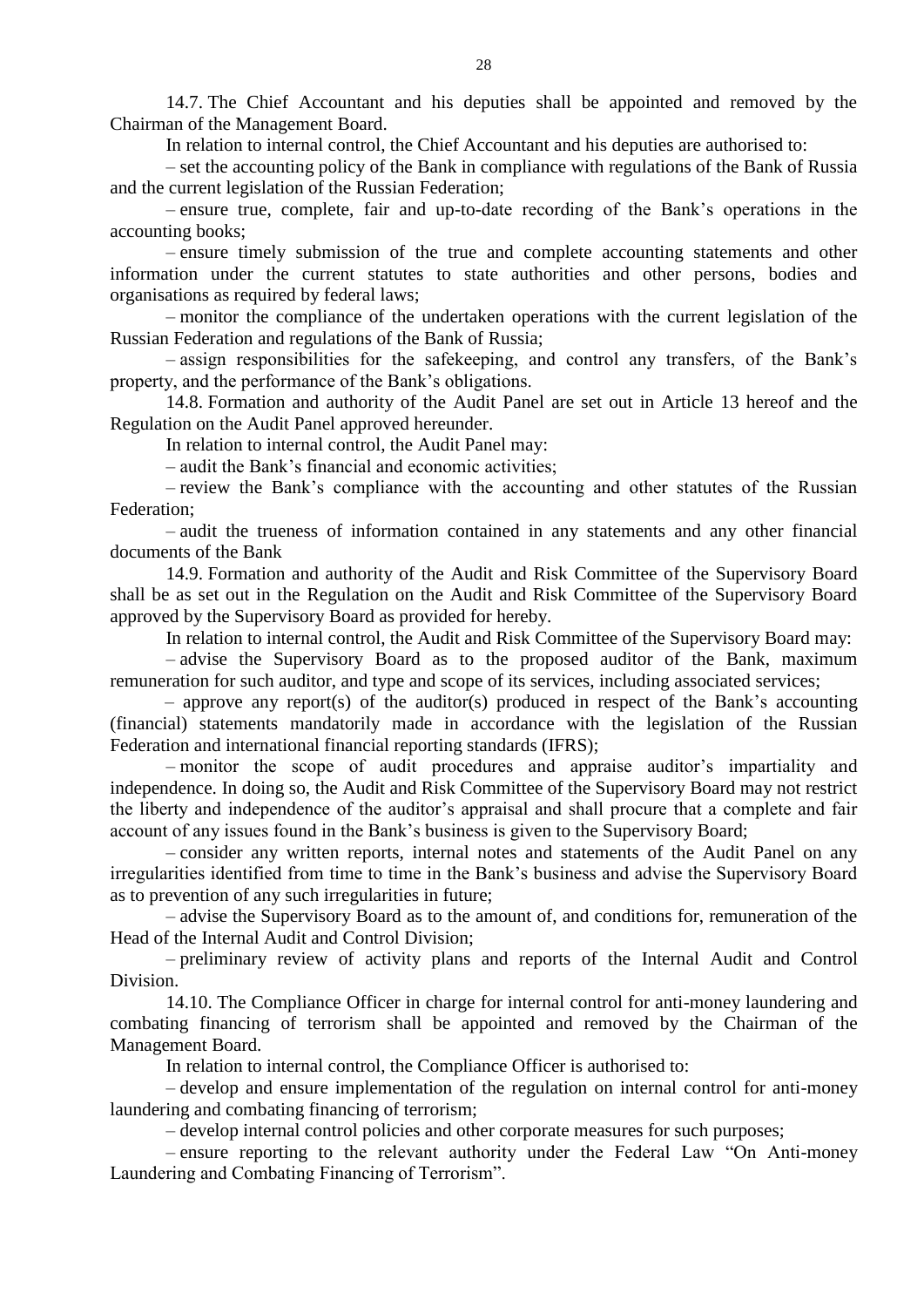14.11. The comptroller of the stock market professional participant shall be appointed and dismissed by the Chairman of the Management Board.

The comptroller of the stock market professional participant may inspect compliance of the Bank's activities as a stock market professional participant with requirements of the legislation of the Russian Federation on securities and on protection of investors' rights and lawful interests in the securities market and with regulations of the federal authority for the securities market.

The Stock Market Professional Participant Comptroller reports to, and acts under control of, the Supervisory Board.

14.12. Formation, operational framework and authorities of any other corporate units performing internal control as required by nature and scale of the Bank's activities shall be defined by departmental regulations, job descriptions and other internal documents of the Bank.

14.13. The Internal Audit and Control Division shall monitor the effectiveness of the internal control system to determine its adequacy to the purposes of the Bank's activities, to identify organisational weaknesses, and develop proposals for improving, and enhancing efficiency of, such system.

14.14. The Internal Audit and Control Division is the unit of the Bank formed for the purpose of carrying out internal control within the Bank and supporting the Bank's management bodies in ensuring efficient performance of the Bank under this Charter and the Regulations on Internal Audit and Control Division as approved by the Supervisory Board.

14.15. The rights, duties and qualification requirements of the head and employees of the Internal Audit and Control Division shall be set out by departmental regulations and job descriptions, which must conform to the requirements set by the Bank of Russia. The number of staff in the Internal Audit and Control Division shall be set by the Chairman of the Management Board sufficiently for efficient performance of, and achieving goals and tasks of internal control in, the Bank. The head of the Internal Audit and Control Division may not supervise, and its employees (including head and deputy heads) may not combine their jobs with those in, any other unit of the Bank.

14.16. The Internal Audit and Control Division in the person of its Head shall be accountable for its activities to the Supervisory Board.

14.17. The Head of the Internal Audit and Control Division shall be appointed and removed by the Supervisory Board as advised by the Chairman of the Management Board.

14.18. Employees of the Internal Audit and Control Division shall be appointed and removed by, or by a person authorised by, the Chairman of the Management Board as advised by the Head of the Internal Audit and Control Division according to the Bank's internal policies.

14.19. Neither the Head (deputy heads) nor any employees of the Internal Audit and Control Division may sign or visa on behalf of the Bank any payment (settlement) or accounting documents or any other documents whereby the Bank assumes any risks.

14.20. The Bank shall, within three days, notify the Principal Regional Department of the Bank of Russia of any material changes to the internal control system, including any appointment or removal of the Head (deputy heads) of the Internal Audit and Control Division, and of any amendments to the Regulations on the Internal Audit and Control Division.

## **Article 15. THE BANK'S ACCOUNTING AND REPORTING**

15.1. The accounting process and document circulation of the Bank shall be organised in compliance with the rules established by the Central Bank of the Russian Federation.

The Bank shall submit the reports related to the Bank's activities to the territorial agency of the Central Bank of the Russian Federation covering its registered address in the form and within the terms established by the rules of the Central Bank of the Russian Federation.

15.2. The results of the Bank activities shall be reflected in monthly, quarterly and annual balance sheets, quarterly income statements, and in annual financial statements to be submitted to the territorial agency of the Central Bank of the Russian Federation.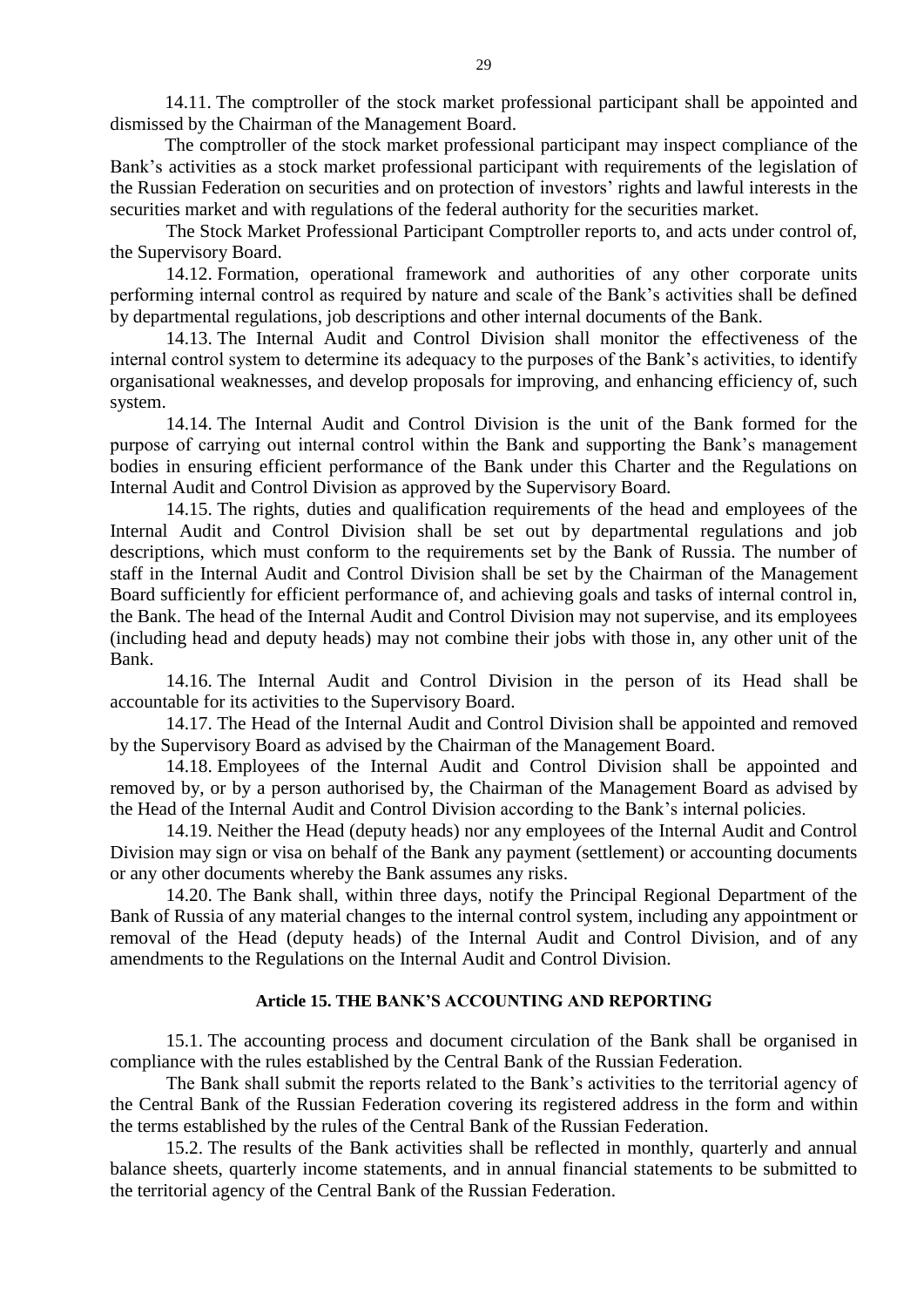The Bank shall timely submit to the tax and any other supervising authorities the balance sheets, the reports and any other information required to verify the Bank's calculation and payment of taxes and any mandatory non-tax payments, and timely pay taxes and make any mandatory nontax payments as and when required by the effective legislation of the Russian Federation.

While carrying out banking activities, the Bank shall submit its accounting reports to any other government bodies and / or organisations authorised by them in the cases, as and to the extent stipulated by the effective legislation of the Russian Federation.

15.3. The Bank shall publish in open press the following information about its activities in such form and time as provided for by the Bank of Russia:

**–** balance sheet, income statement, capital adequacy statement, statement of loan loss provisions and other assets of the Bank – quarterly;

**–** balance sheet, income statement, statement of loan loss provisions and other assets of the Bank together with the auditors' report on their accuracy – annually.

### **Article 16. BANK'S REORGANISATION AND LIQUIDATION**

16.1. The Bank's reorganisation or liquidation shall be carried out in accordance with the effective legislation of the Russian Federation.

16.2. The Bank's reorganisation shall result in the transfer of all its rights and obligations to its legal successors in compliance with the effective legislation of the Russian Federation. In case of the Bank's reorganisation, relevant amendments shall be made to the Credit Organisations State Registration Book, details of the reorganisation shall be entered into the Unified State Register of Legal Entities, and all the Bank's documents with non-expired storage term shall be delivered to its legal successor by a standard procedure.

16.3. The Central Bank of the Russian Federation may debar the Bank's reorganisation, if such reorganisation gives rise to administering the bankruptcy preventing measures as stipulated by the Federal Law "On Insolvency (Bankruptcy) of Credit Organisations".

16.4. The Bank's liquidation shall be carried out in compliance with federal laws under a resolution of the General Shareholders' Meeting or a court judgement on the grounds set out by the Civil Code of the Russian Federation, the Federal Law "On Banks and Banking" or the Federal Law "On Insolvency (Bankruptcy) of Credit Organisations". The Bank's liquidation shall result in termination of the Bank's operation without transferring its rights and obligations by succession.

16.5. In case of termination of the Bank's operation by resolution of the General Shareholders' Meeting on its liquidation, the Bank shall file a petition with the Central Bank of the Russian Federation to cancel its banking license. Such petition is filed as required by regulations of the Central Bank of the Russian Federation.

16.6. The Bank's liquidation by the Central Bank of the Russian Federation shall be made judicially under the Federal Law "On Banks and Banking" and regulations of the Bank of Russia.

16.7. If the Bank's activities meet the insolvency (bankruptcy) criteria set out by the Federal Law "On Insolvency (Bankruptcy) of Credit Organisations", the Bank shall be subjected to the measures of financial rehabilitation, a temporary administration shall be instituted, the Bank's compulsory reorganisation shall be made or it shall be declared bankrupt and shall be subject to liquidation under the Federal Law "On Insolvency (Bankruptcy)" and the Federal Law "On Insolvency (Bankruptcy) of Credit Organisations".

16.8. Any demands of the Bank's creditors made in connection with the Bank's liquidation shall be met as, and in the priority, set out by the effective legislation of the Russian Federation.

Upon completion of settlements with the Bank's creditors, the liquidation committee (the receiver) shall prepare the Bank's liquidation balance sheet.

The Bank's interim liquidation balance sheet and liquidation balance sheet shall be made, approved and filed with the Bank of Russia under the current legislation of the Russian Federation.